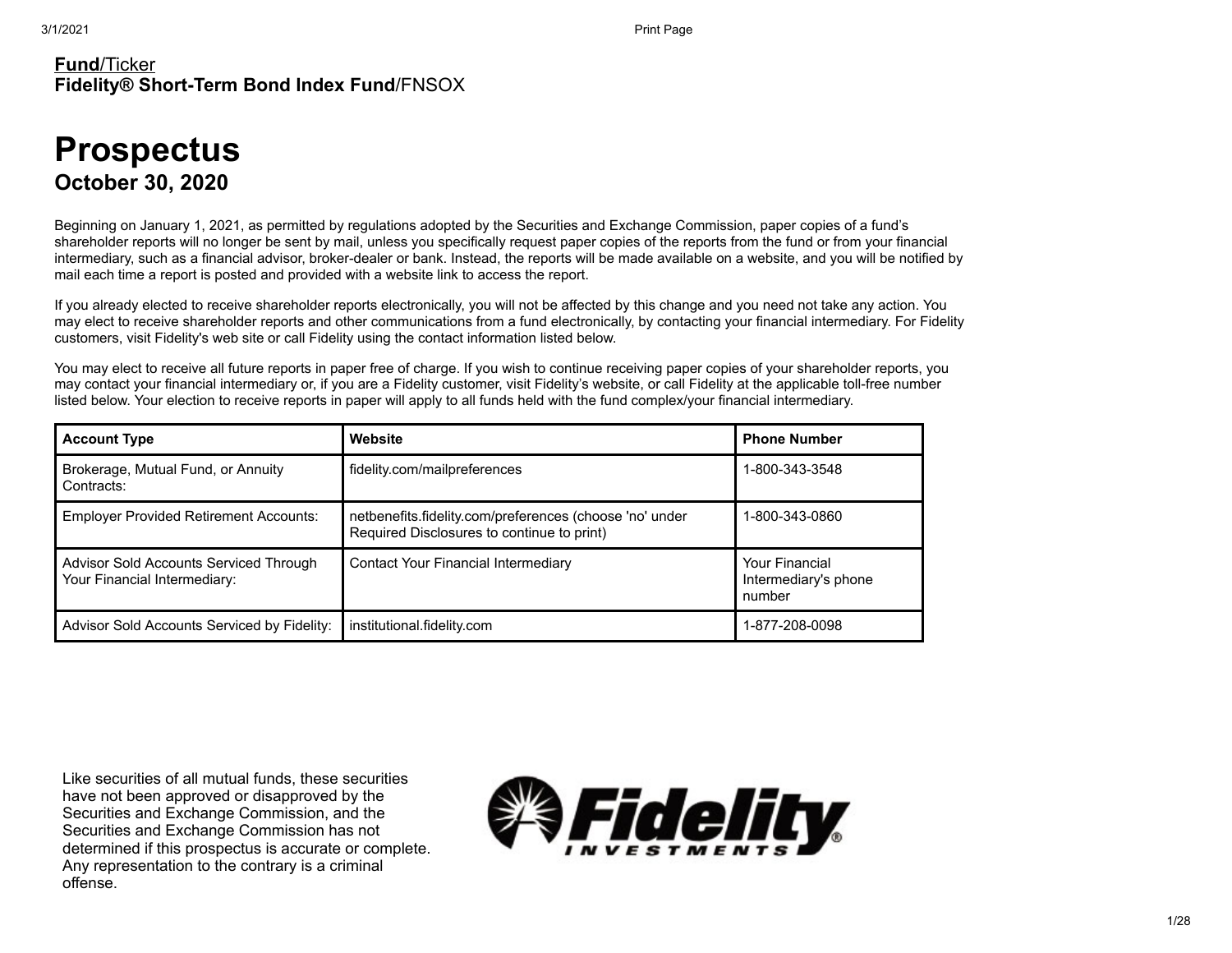# **Contents**

| <b>Fund Summary</b>            | <b>Fidelity® Short-Term Bond Index Fund</b>                         |
|--------------------------------|---------------------------------------------------------------------|
| <b>Fund Basics</b>             | <b>Investment Details</b>                                           |
|                                | <b>Valuing Shares</b>                                               |
| <b>Shareholder Information</b> | <b>Additional Information about the Purchase and Sale of Shares</b> |
|                                | <b>Exchanging Shares</b>                                            |
|                                | <b>Features and Policies</b>                                        |
|                                | <b>Dividends and Capital Gain Distributions</b>                     |
|                                | <b>Tax Consequences</b>                                             |
| <b>Fund Services</b>           | <b>Fund Management</b>                                              |
|                                | <b>Fund Distribution</b>                                            |
| <b>Appendix</b>                | <b>Financial Highlights</b>                                         |
|                                | <b>Additional Index Information</b>                                 |

# **Fund Summary**

<span id="page-1-0"></span>**Fund: Fidelity® Short-Term Bond Index Fund**

# **Investment Objective**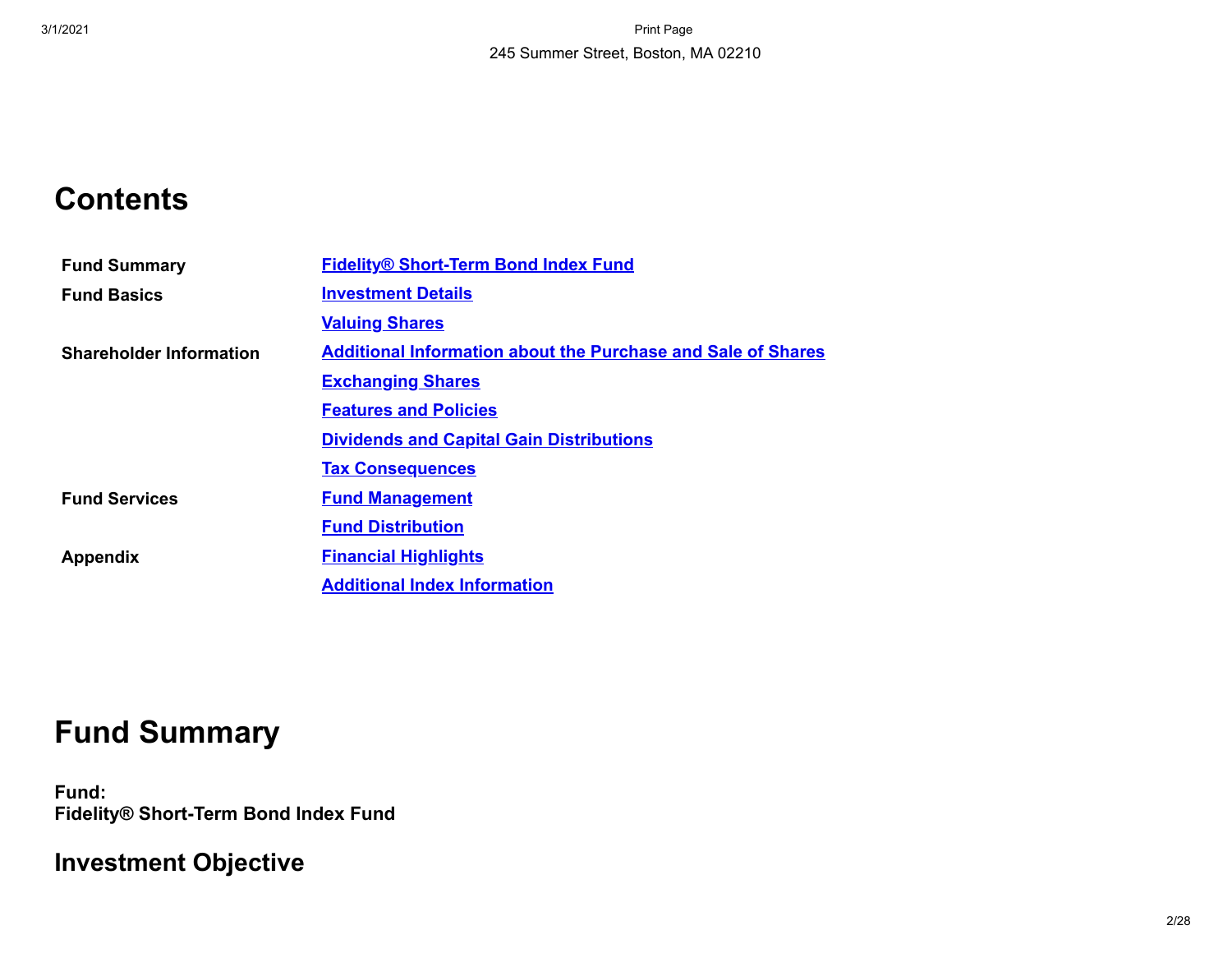The fund seeks to obtain a high level of current income consistent with preservation of capital.

# **Fee Table**

The following table describes the fees and expenses that may be incurred when you buy and hold shares of the fund.

### **Shareholder fees**

| (fees paid directly from your investment)                                | None |
|--------------------------------------------------------------------------|------|
|                                                                          |      |
|                                                                          |      |
|                                                                          |      |
| <b>Annual Operating Expenses</b>                                         |      |
| (expenses that you pay each year as a % of the value of your investment) |      |

| Management fee                           | 0.03%    |
|------------------------------------------|----------|
| Distribution and/or Service (12b-1) fees | None     |
| Other expenses                           | $0.00\%$ |
| <b>Total annual operating expenses</b>   | 0.03%    |

This **example** helps compare the cost of investing in the fund with the cost of investing in other funds.

Let's say, hypothetically, that the annual return for shares of the fund is 5% and that your shareholder fees and the annual operating expenses for shares of the fund are exactly as described in the fee table. This example illustrates the effect of fees and expenses, but is not meant to suggest actual or expected fees and expenses or returns, all of which may vary. For every \$10,000 you invested, here's how much you would pay in total expenses if you sell all of your shares at the end of each time period indicated:

| 1 year   | \$3  |
|----------|------|
| 3 years  | \$10 |
| 5 years  | \$17 |
| 10 years | \$39 |

### **Portfolio Turnover**

The fund pays transaction costs, such as commissions, when it buys and sells securities (or "turns over" its portfolio). A higher portfolio turnover rate may indicate higher transaction costs and may result in higher taxes when fund shares are held in a taxable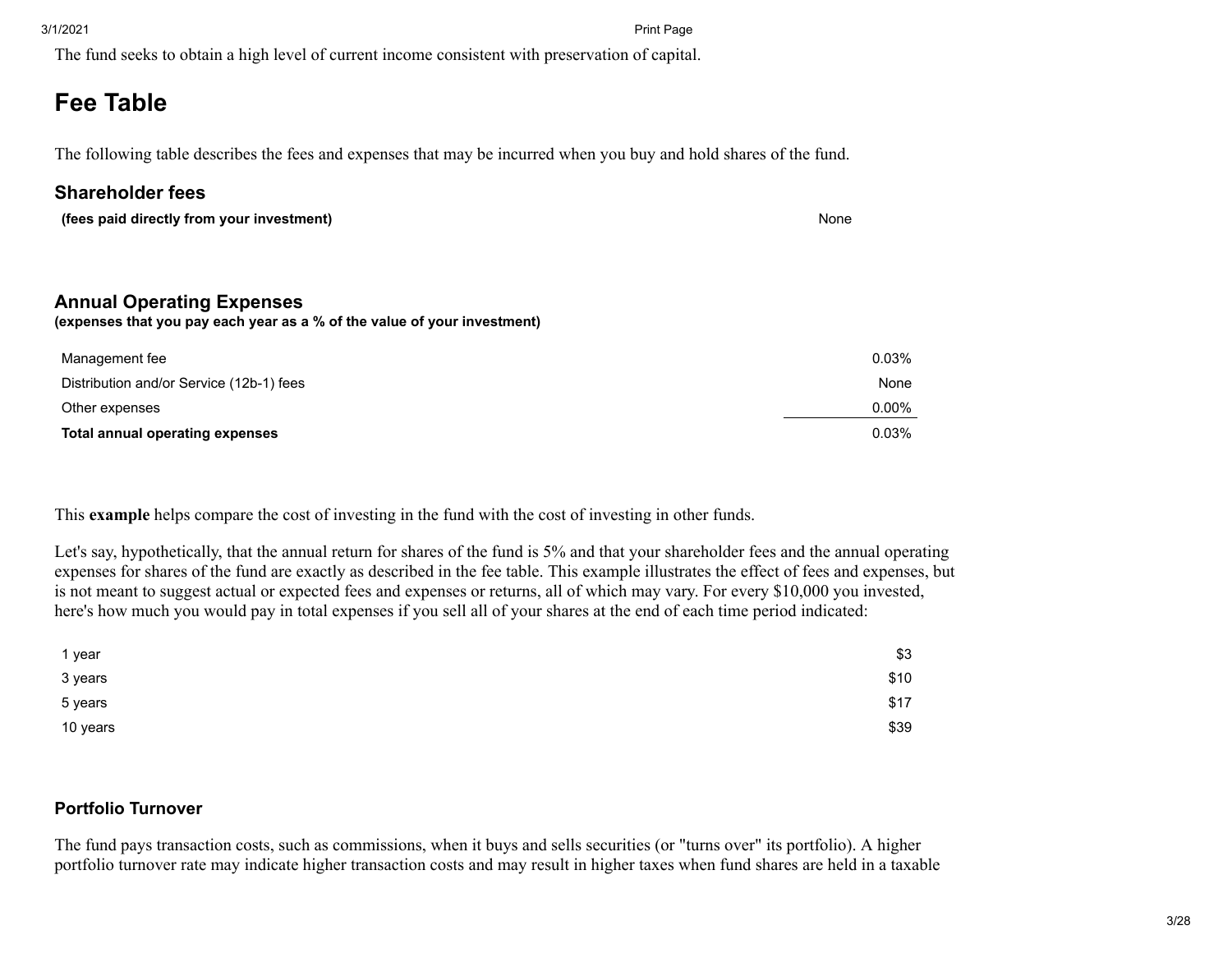account. These costs, which are not reflected in annual operating expenses or in the example, affect the fund's performance. During the most recent fiscal year, the fund's portfolio turnover rate was 62% of the average value of its portfolio.

## **Principal Investment Strategies**

- Normally investing at least 80% of assets in securities included in the Bloomberg Barclays U.S. 1-5 Year Government/Credit Bond Index, a market value-weighted index of fixed-rate investment-grade debt securities with maturities from one to five years from the U.S. Treasury, U.S. Government-Related, and U.S. Corporate Indexes.
- Normally maintaining a dollar-weighted average maturity that generally is expected to be three years or less, consistent with that of the index.
- Using statistical sampling techniques based on duration, maturity, interest rate sensitivity, security structure, and credit quality to attempt to replicate the returns of the Bloomberg Barclays U.S. 1-5 Year Government/Credit Bond Index using a smaller number of securities.
- Engaging in transactions that have a leveraging effect on the fund, including investments in derivatives such as swaps (interest rate, total return, and credit default), options, and futures contracts - and forward-settling securities, to adjust the fund's risk exposure.
- Investing in domestic and foreign issuers.

# **Principal Investment Risks**

- *Interest Rate Changes.* Interest rate increases can cause the price of a debt security to decrease.
- *Foreign Exposure.* Foreign markets can be more volatile than the U.S. market due to increased risks of adverse issuer, political, regulatory, market, or economic developments and can perform differently from the U.S. market.
- *Prepayment.* The ability of an issuer of a debt security to repay principal prior to a security's maturity can cause greater price volatility if interest rates change.
- *Issuer-Specific Changes.* The value of an individual security or particular type of security can be more volatile than, and can perform differently from, the market as a whole. A decline in the credit quality of an issuer or a provider of credit support or a maturity-shortening structure for a security can cause the price of a security to decrease.
- *Correlation to Index.* The performance of the fund and its underlying index may vary somewhat due to factors such as fees and expenses of the fund, transaction costs, sample selection, regulatory restrictions, and timing differences associated with additions to and deletions from the index. Errors in the construction or calculation of the index may occur from time to time and may not be identified and corrected for some period of time, which may have an adverse impact on the fund and its shareholders.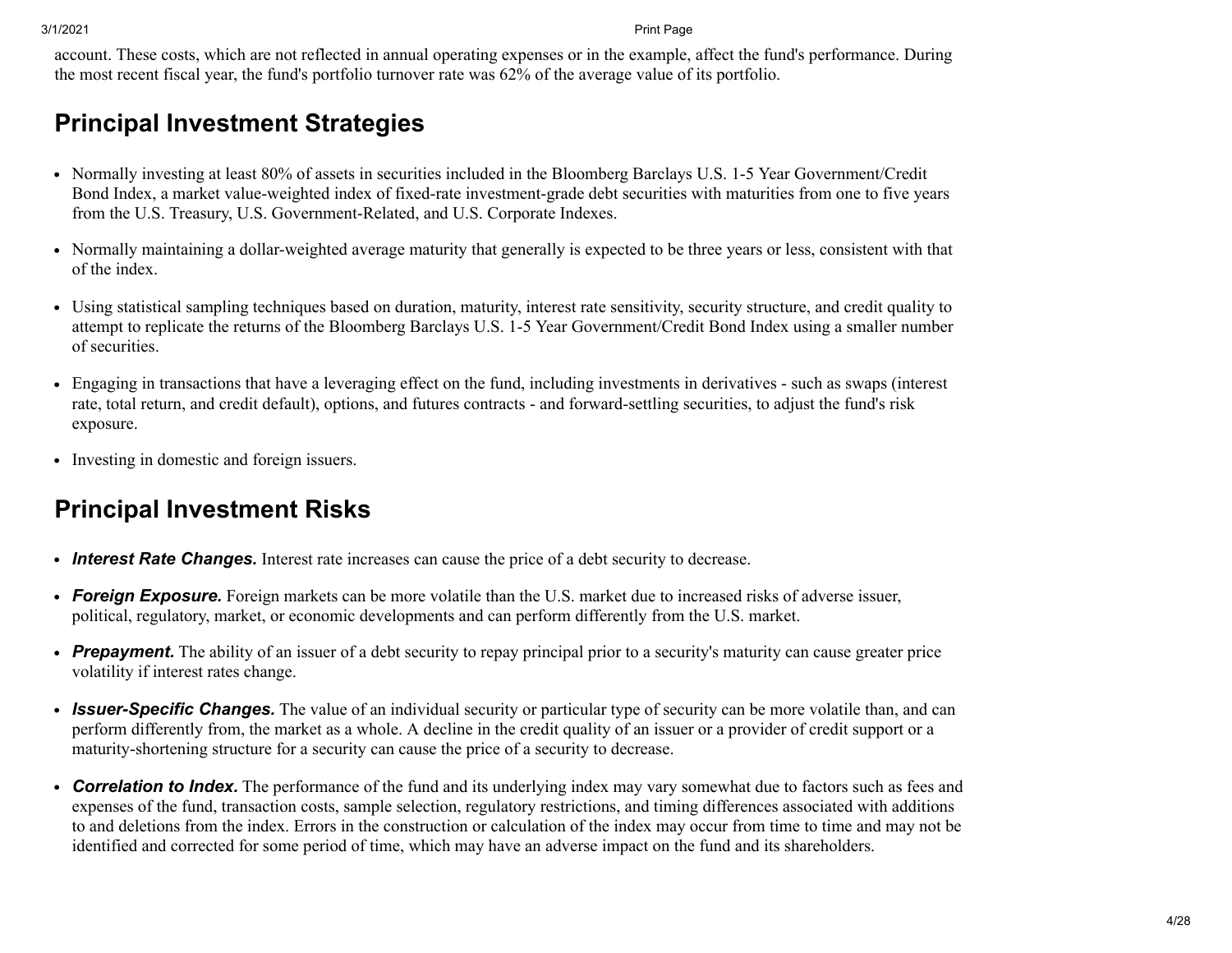- *Passive Management Risk.* The fund is managed with a passive investment strategy, attempting to track the performance of an unmanaged index of securities, regardless of the current or projected performance of the fund's index or of the actual securities included in the index. This differs from an actively managed fund, which typically seeks to outperform a benchmark index. As a result, the fund's performance could be lower than actively managed funds that may shift their portfolio assets to take advantage of market opportunities or lessen the impact of a market decline or a decline in the value of one or more issuers.
- *Leverage Risk.* Leverage can increase market exposure, magnify investment risks, and cause losses to be realized more quickly.

An investment in the fund is not a deposit of a bank and is not insured or guaranteed by the Federal Deposit Insurance Corporation or any other government agency. Unlike individual debt securities, which typically pay principal at maturity, the value of an investment in the fund will fluctuate. You could lose money by investing in the fund.

## **Performance**

The following information is intended to help you understand the risks of investing in the fund. The information illustrates the changes in the performance of the fund's shares from year to year and compares the performance of the fund's shares to the performance of a securities market index over various periods of time. The index description appears in the "Additional Index Information" section of the prospectus. Past performance (before and after taxes) is not an indication of future performance.

Visit www.fidelity.com for more recent performance information.

#### **Year-by-Year Returns**

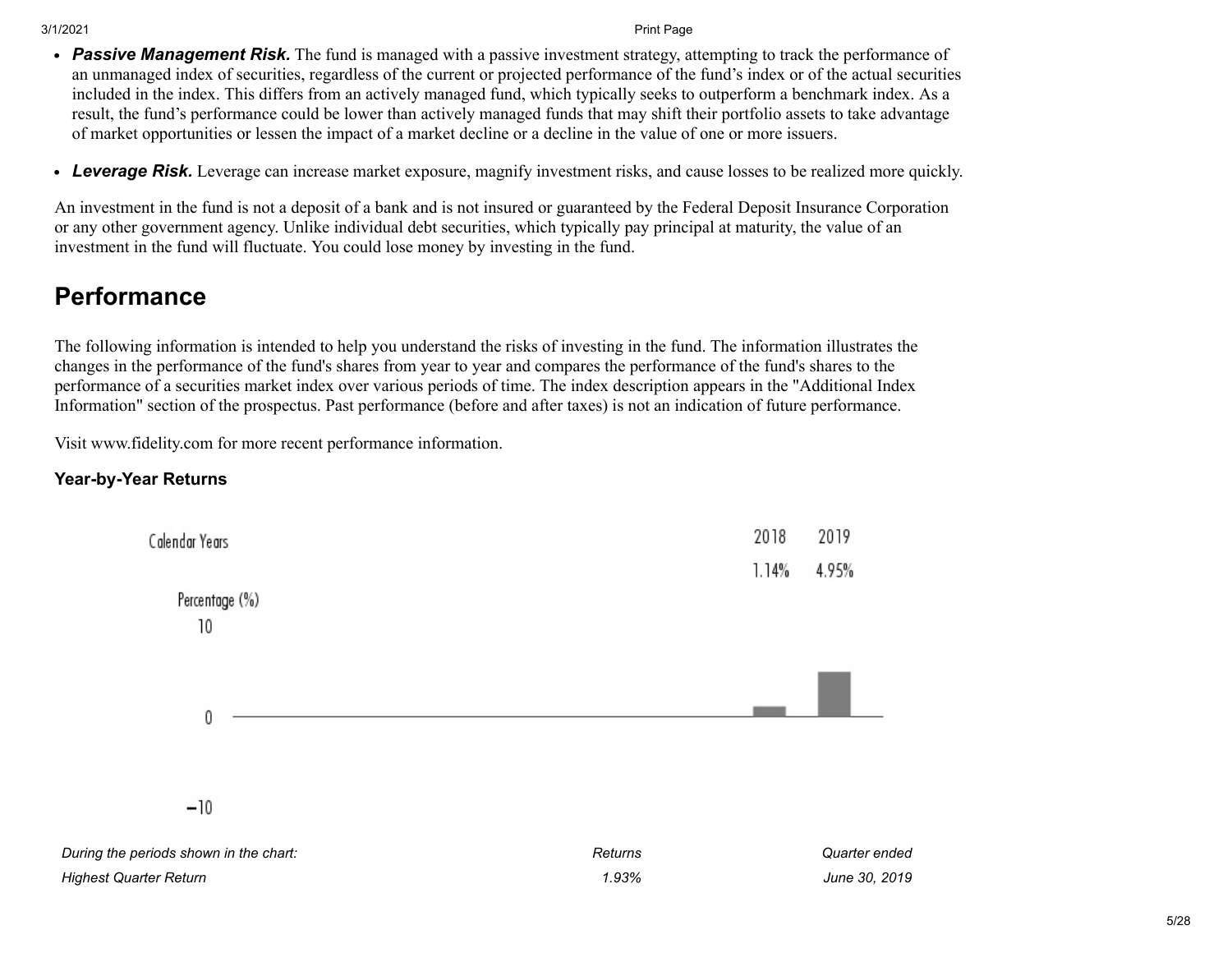| 3/1/2021              | <b>Print Page</b> |                    |
|-----------------------|-------------------|--------------------|
| Lowest Quarter Return | $(0.57)\%$        | March 31, 2018     |
| Year-to-Date Return   | 4.29%             | September 30, 2020 |

#### **Average Annual Returns**

After-tax returns are calculated using the historical highest individual federal marginal income tax rates, but do not reflect the impact of state or local taxes. Actual after-tax returns may differ depending on your individual circumstances. The after-tax returns shown are not relevant if you hold your shares in a retirement account or in another tax-deferred arrangement, such as an employee benefit plan (profit sharing, 401(k), or 403(b) plan). Return After Taxes on Distributions and Sale of Fund Shares may be higher than other returns for the same period due to a tax benefit of realizing a capital loss upon the sale of fund shares.

| For the periods ended December 31, 2019                                                                               | Past 1 year | Life of fund <sup>(a)</sup> |
|-----------------------------------------------------------------------------------------------------------------------|-------------|-----------------------------|
| Fidelity® Short-Term Bond Index Fund                                                                                  |             |                             |
| <b>Return Before Taxes</b>                                                                                            | 4.95%       | 2.62%                       |
| <b>Return After Taxes on Distributions</b>                                                                            | 3.83%       | 1.67%                       |
| Return After Taxes on Distributions and Sale of Fund Shares                                                           | 2.92%       | 1.59%                       |
| Bloomberg Barclays U.S. 1-5 Year Government/Credit Bond Index<br>(reflects no deduction for fees, expenses, or taxes) | 5.01%       | 2.77%                       |

(a)*From October 18, 2017*

### **Investment Adviser**

Fidelity Management & Research Company LLC (FMR) (the Adviser) is the fund's manager. Other investment advisers serve as sub-advisers for the fund.

### **Portfolio Manager(s)**

Brandon Bettencourt (co-manager) has managed the fund since October 2017.

Richard Munclinger (co-manager) has managed the fund since October 2020.

### **Purchase and Sale of Shares**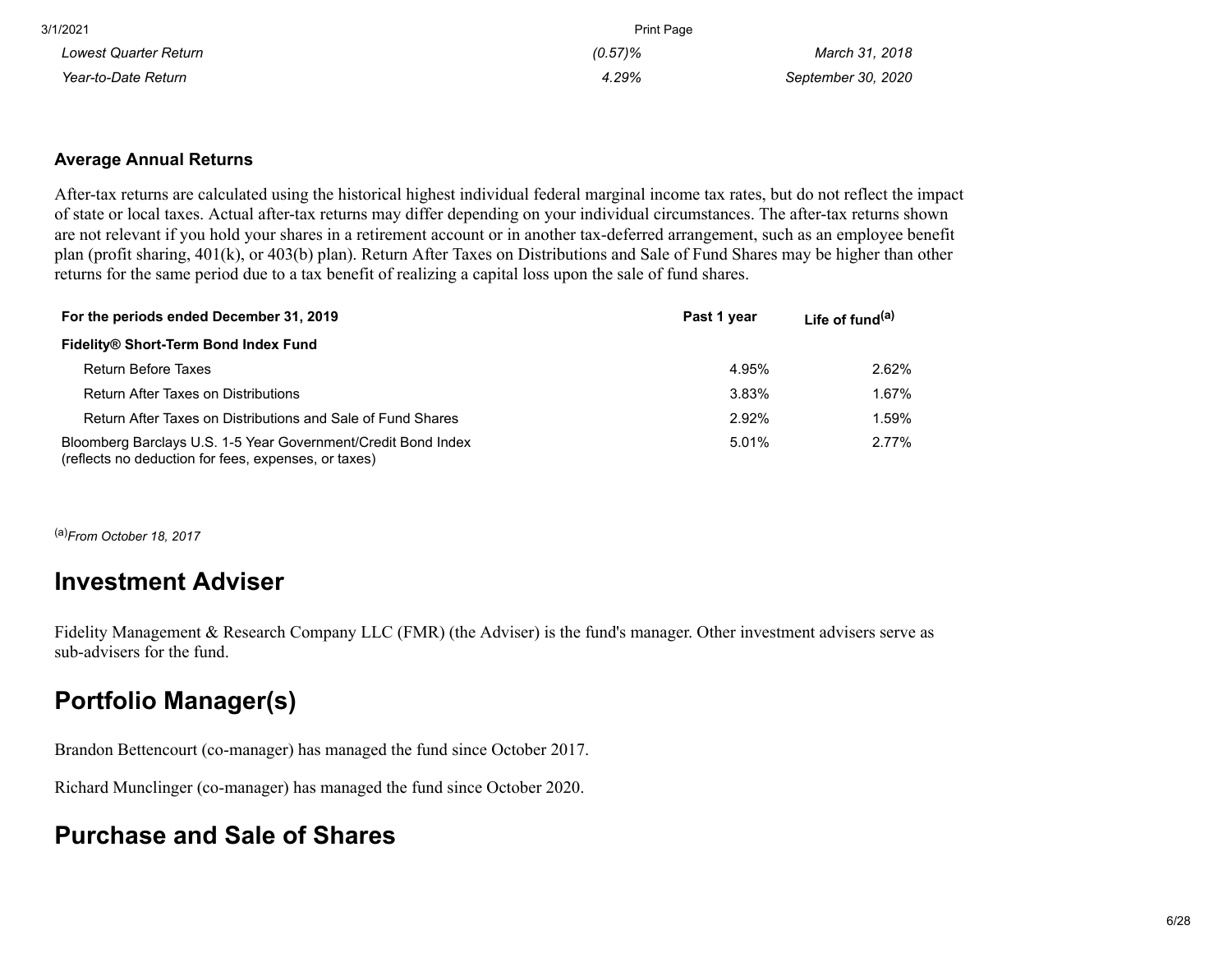You may buy or sell shares through a Fidelity<sup>®</sup> brokerage or mutual fund account, through a retirement account, or through an investment professional. You may buy or sell shares in various ways:

#### **Internet**

**www.fidelity.com**

**Phone**

**Fidelity Automated Service Telephone (FAST®) 1-800-544-5555**

**To reach a Fidelity representative 1-800-544-6666**

**Mail**

**Additional purchases:**

**Redemptions:**

**Fidelity Investments P.O. Box 770001 Cincinnati, OH 45277-0003** **Fidelity Investments P.O. Box 770001 Cincinnati, OH 45277-0035**

#### **TDD- Service for the Deaf and Hearing Impaired**

#### **1-800-544-0118**

The price to buy one share is its net asset value per share (NAV). Shares will be bought at the NAV next calculated after an order is received in proper form.

The price to sell one share is its NAV. Shares will be sold at the NAV next calculated after an order is received in proper form.

The fund is open for business each day the New York Stock Exchange (NYSE) is open.

There is no purchase minimum for fund shares.

### **Tax Information**

Distributions you receive from the fund are subject to federal income tax and generally will be taxed as ordinary income or capital gains, and may also be subject to state or local taxes, unless you are investing through a tax-advantaged retirement account (in which case you may be taxed later, upon withdrawal of your investment from such account).

### **Payments to Broker-Dealers and Other Financial Intermediaries**

The fund, the Adviser, Fidelity Distributors Company LLC (FDC), and/or their affiliates may pay intermediaries, which may include banks, broker-dealers, retirement plan sponsors, administrators, or service-providers (who may be affiliated with the Adviser or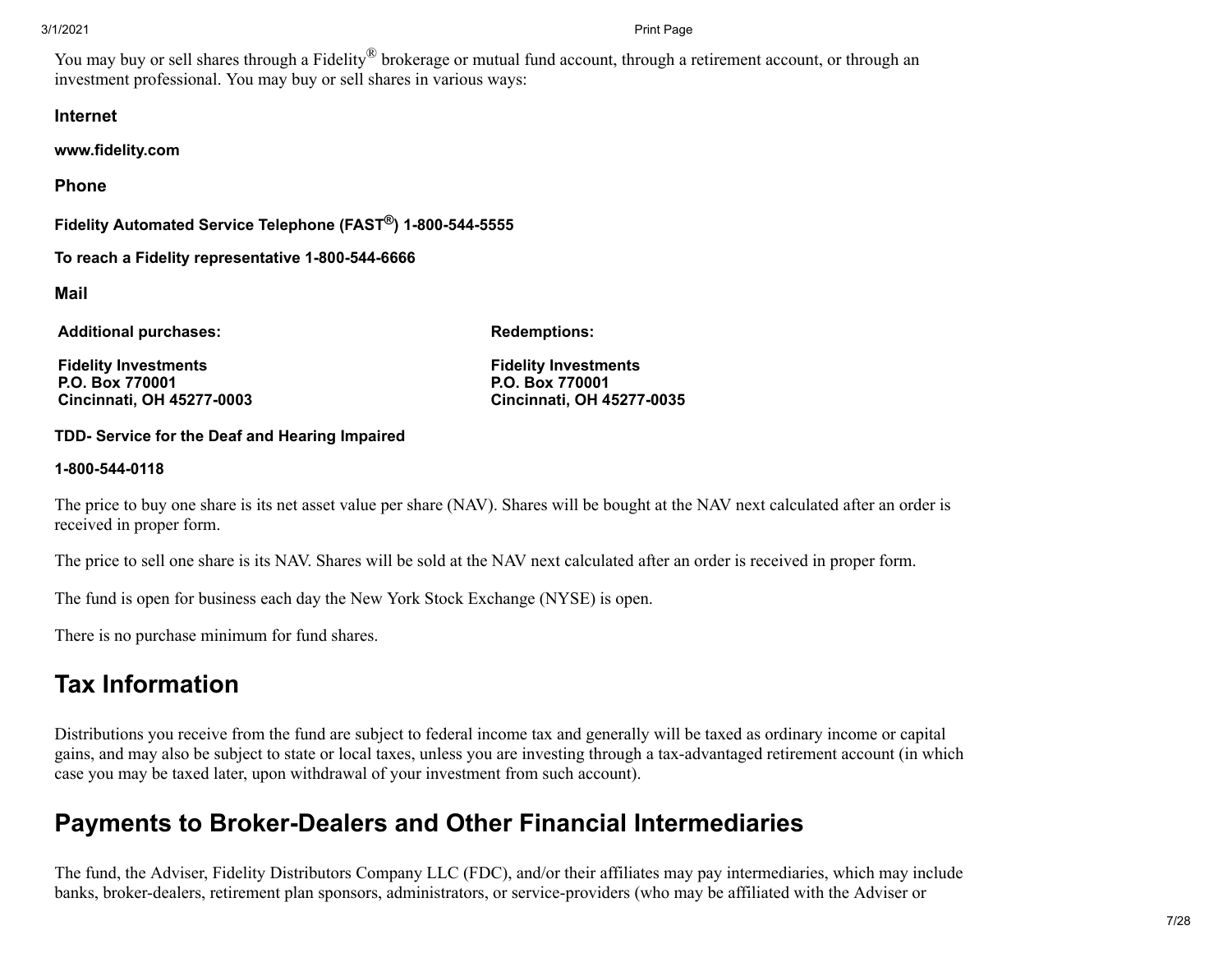FDC), for the sale of fund shares and related services. These payments may create a conflict of interest by influencing your intermediary and your investment professional to recommend the fund over another investment. Ask your investment professional or visit your intermediary's web site for more information.

# **Fund Basics**

### <span id="page-7-0"></span>**Investment Details**

#### *Investment Objective*

**Fidelity® Short-Term Bond Index Fund** seeks to obtain a high level of current income consistent with preservation of capital.

#### *Principal Investment Strategies*

The fund seeks to replicate the performance of the Bloomberg Barclays U.S. 1-5 Year Government/Credit Bond Index. The Adviser normally invests at least 80% of the fund's assets in securities included in the index. The index is a market value-weighted index of fixed-rate investment-grade debt securities with maturities from one to five years from the U.S. Treasury, U.S. Government-Related, and U.S. Corporate Indexes. The fund normally maintains a dollar-weighted average maturity that generally is expected to be three years or less, consistent with that of the index. As of August 31, 2020, the dollar-weighted average maturity of the index was 2.9 years.

The Adviser may use statistical sampling techniques to attempt to replicate the returns of the index using a smaller number of securities. Statistical sampling techniques attempt to match the investment characteristics of the index and the fund by taking into account such factors as duration, maturity, interest rate sensitivity, security structure, and credit quality.

The fund may not track the index because differences between the index and the fund's portfolio can cause differences in performance. In addition, expenses and transaction costs, the size and frequency of cash flows into and out of the fund, and differences between how and when the fund and the index are valued can cause differences in performance.

The Adviser may invest the fund's assets in securities of foreign issuers in addition to securities of domestic issuers.

The Adviser may engage in transactions that have a leveraging effect on the fund, including investments in derivatives, regardless of whether the fund may own the asset, instrument, or components of the index underlying the derivative, and forward-settling securities. The Adviser may invest a significant portion of the fund's assets in these types of investments. If the fund invests a significant portion of its assets in derivatives, its investment exposure could far exceed the value of its portfolio securities and its investment performance could be primarily dependent upon securities it does not own. The fund's derivative investments may include interest rate swaps, total return swaps, credit default swaps, options (including options on futures and swaps), and futures contracts (both long and short positions) on securities, other instruments, and indexes. Depending on the Adviser's outlook and market conditions, the Adviser may engage in these transactions to increase or decrease the fund's exposure to changing security prices, interest rates, credit qualities, or other factors that affect security values, or to gain or reduce exposure to an asset, instrument, or index.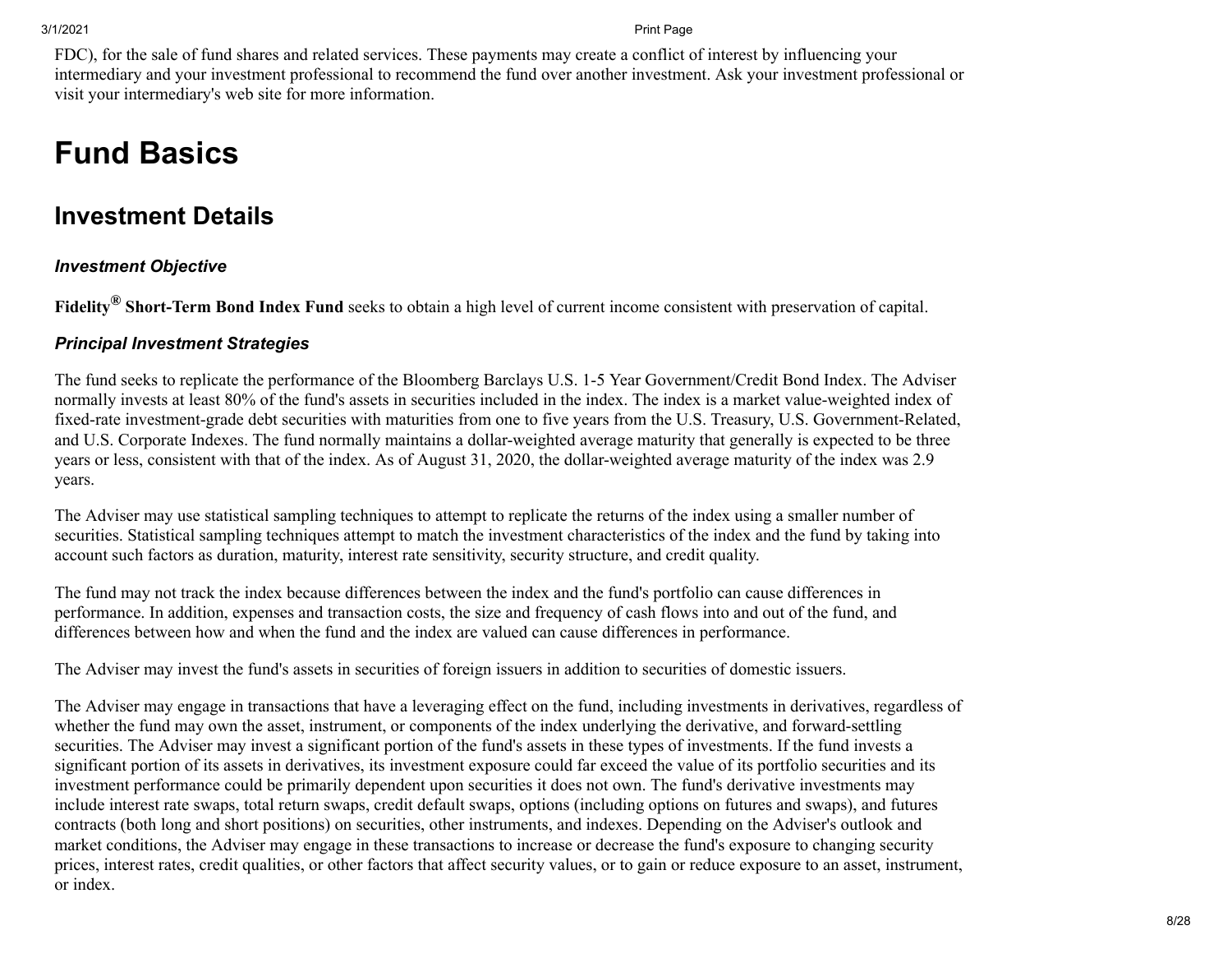If the Adviser's strategies do not work as intended, the fund may not achieve its objective.

### *Description of Principal Security Types*

*Debt securities* are used by issuers to borrow money. The issuer usually pays a fixed, variable, or floating rate of interest, and must repay the amount borrowed, usually at the maturity of the security. Some debt securities, such as zero coupon bonds, do not pay current interest but are sold at a discount from their face values. Debt securities include corporate bonds, government securities (including Treasury securities), repurchase agreements, money market securities, mortgage and other asset-backed securities, loans and loan participations, and other securities believed to have debt-like characteristics, including hybrids and synthetic securities.

*Derivatives* are investments whose values are tied to an underlying asset, instrument, currency, or index. Derivatives include futures, options, forwards, and swaps, such as interest rate swaps (exchanging a floating rate for a fixed rate), total return swaps (exchanging a floating rate for the total return of an index, security, or other instrument or investment) and credit default swaps (buying or selling credit default protection).

*Forward-settling securities* involve a commitment to purchase or sell specific securities when issued, or at a predetermined price or yield. When a fund does not already own or have the right to obtain securities equivalent in kind and amount, a commitment to sell securities is equivalent to a short sale. Payment and delivery take place after the customary settlement period.

#### *Principal Investment Risks*

Many factors affect the fund's performance. Developments that disrupt global economies and financial markets, such as pandemics and epidemics, may magnify factors that affect a fund's performance. The fund's share price and yield change daily based on changes in market conditions and interest rates and in response to other economic, political, or financial developments. The fund's reaction to these developments will be affected by the types and maturities of securities in which the fund invests, the financial condition, industry and economic sector, and geographic location of an issuer, and the fund's level of investment in the securities of that issuer. Unlike individual debt securities, which typically pay principal at maturity, the value of an investment in the fund will fluctuate. When you sell your shares they may be worth more or less than what you paid for them, which means that you could lose money by investing in the fund.

The following factors can significantly affect the fund's performance:

*Interest Rate Changes.* Debt securities, including money market securities, have varying levels of sensitivity to changes in interest rates. In general, the price of a debt security can fall when interest rates rise and can rise when interest rates fall. Securities with longer maturities and certain types of securities, such as mortgage securities and the securities of issuers in the financial services sector, can be more sensitive to interest rate changes, meaning the longer the maturity of a security, the greater the impact a change in interest rates could have on the security's price. Short-term and long-term interest rates do not necessarily move in the same amount or the same direction. Short-term securities tend to react to changes in short-term interest rates, and long-term securities tend to react to changes in long-term interest rates. Securities with floating interest rates can be less sensitive to interest rate changes, but may decline in value if their interest rates do not rise as much as interest rates in general. Securities whose payment at maturity is based on the movement of all or part of an index and inflation-protected debt securities may react differently from other types of debt securities. The discontinuation and replacement of London Interbank Offered Rate (LIBOR) (an indicative measure of the average interest rate at which major global banks could borrow from one another) and other benchmark rates may have a significant impact on the financial markets and may adversely impact a fund's performance.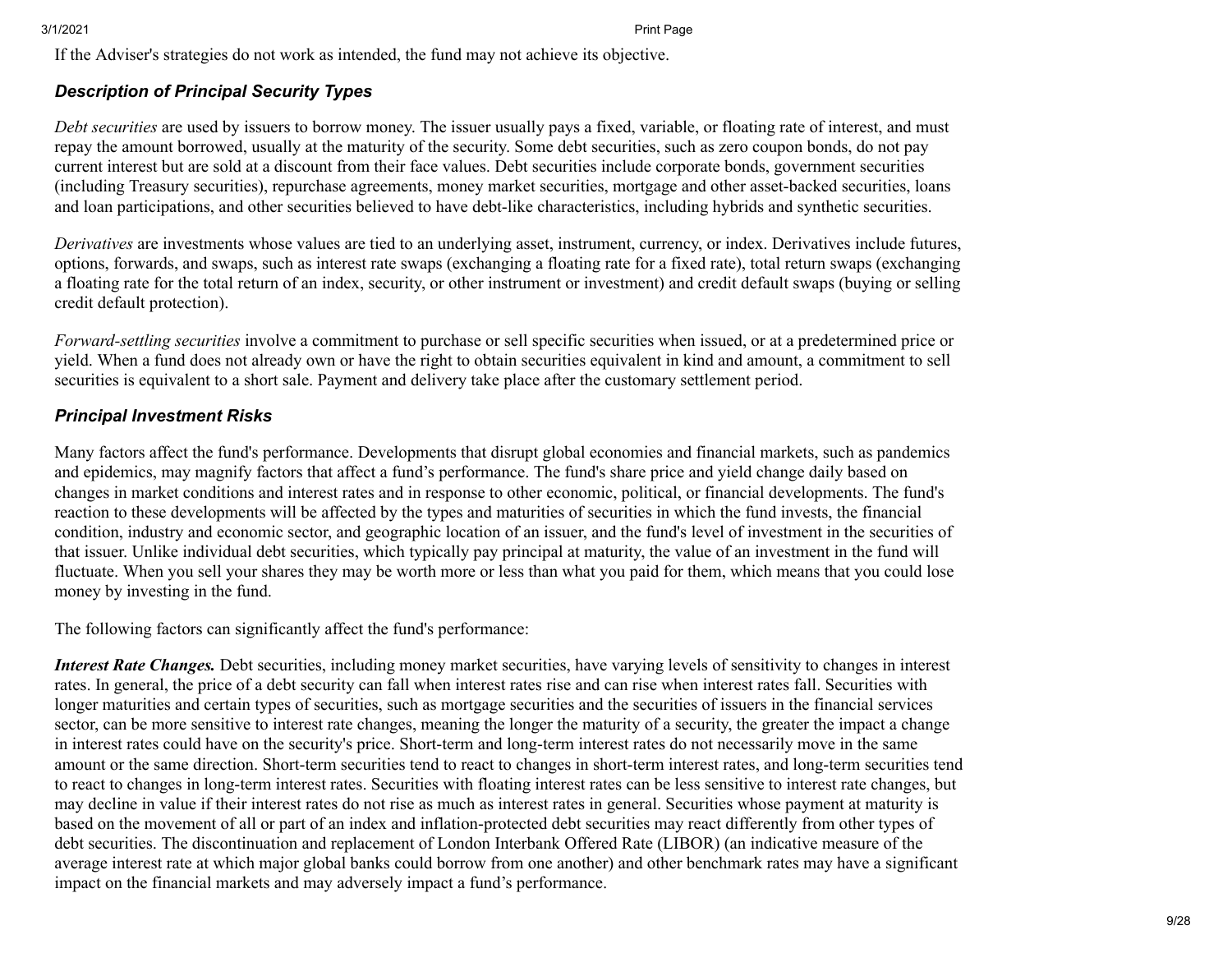*Foreign Exposure*. Foreign securities and securities issued by U.S. entities with substantial foreign operations can involve additional risks relating to political, economic, or regulatory conditions in foreign countries. These risks include fluctuations in foreign exchange rates; withholding or other taxes; trading, settlement, custodial, and other operational risks; and the less stringent investor protection and disclosure standards of some foreign markets. All of these factors can make foreign investments more volatile and potentially less liquid than U.S. investments. In addition, foreign markets can perform differently from the U.S. market.

Global economies and financial markets are becoming increasingly interconnected, which increases the possibilities that conditions in one country or region might adversely impact issuers or providers in, or foreign exchange rates with, a different country or region.

*Prepayment*. Many types of debt securities, including mortgage securities, are subject to prepayment risk. Prepayment risk occurs when the issuer of a security can repay principal prior to the security's maturity. Securities subject to prepayment can offer less potential for gains during a declining interest rate environment and similar or greater potential for loss in a rising interest rate environment. In addition, the potential impact of prepayment features on the price of a debt security can be difficult to predict and result in greater volatility.

*Issuer-Specific Changes.* Changes in the financial condition of an issuer or counterparty, changes in specific economic or political conditions that affect a particular type of security or issuer, and changes in general economic or political conditions can increase the risk of default by an issuer or counterparty, which can affect a security's or instrument's credit quality or value. Entities providing credit support or a maturity-shortening structure also can be affected by these types of changes, and if the structure of a security fails to function as intended, the security could decline in value. Lower-quality debt securities (those of less than investment-grade quality, also referred to as high yield debt securities or junk bonds) tend to be more sensitive to these changes than higher-quality debt securities.

*Correlation to Index.* The performance of the fund and its index may vary somewhat due to factors such as fees and expenses of the fund, transaction costs, imperfect correlation between the fund's securities and those in its index, timing differences associated with additions to and deletions from its index, and changes in the component securities. In addition, the fund may not be able to invest in certain securities in its index or invest in them in the exact proportions in which they are represented in the index due to regulatory restrictions. The fund may not be fully invested at times, either as a result of cash flows into the fund or as a result of reserves of cash held by the fund to meet redemptions. The use of sampling techniques or futures or other derivative positions may affect the fund's ability to achieve close correlation with its index. Errors in the construction or calculation of the index may occur from time to time and may not be identified and corrected for some period of time, which may have an adverse impact on the fund and its shareholders.

*Passive Management Risk.* An index fund is managed with a passive investment strategy, attempting to track the performance of an unmanaged index of securities, regardless of the current or projected performance of the fund's index or of the actual securities included in the index. This differs from an actively managed fund, which typically seeks to outperform a benchmark index. As a result, an index fund's performance could be lower than actively managed funds that may shift their portfolio assets to take advantage of market opportunities or lessen the impact of a market decline or a decline in the value of one or more issuers. The structure and composition of an index fund's index will affect the performance, volatility, and risk of the index and, consequently, the performance, volatility, and risk of the fund.

*Leverage Risk*. Derivatives, forward-settling securities, and short sale transactions involve leverage because they can provide investment exposure in an amount exceeding the initial investment. Leverage can magnify investment risks and cause losses to be realized more quickly. A small change in the underlying asset, instrument, or index can lead to a significant loss. Assets segregated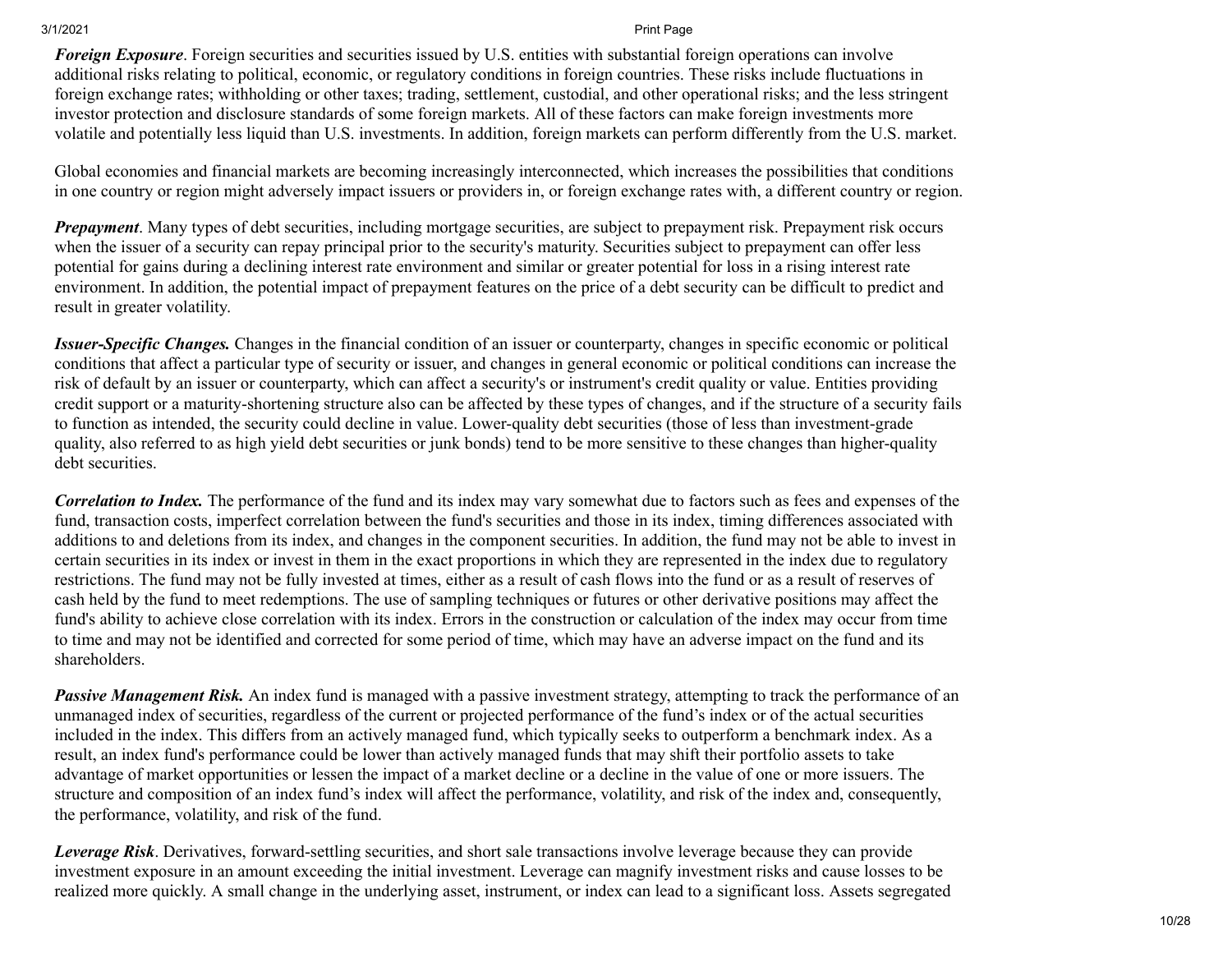to cover these transactions may decline in value and are not available to meet redemptions. Forward-settling securities and short sale transactions also involve the risk that a security will not be issued, delivered, available for purchase, or paid for when anticipated. An increase in the market price of securities sold short will result in a loss. Government legislation or regulation could affect the use of these transactions and could limit a fund's ability to pursue its investment strategies.

#### *Shareholder Notice*

The following is subject to change only upon 60 days' prior notice to shareholders:

**Fidelity® Short-Term Bond Index Fund** normally invests at least 80% of its assets in securities included in the Bloomberg Barclays U.S. 1-5 Year Government/Credit Bond Index.

### <span id="page-10-0"></span>**Valuing Shares**

The fund is open for business each day the NYSE is open.

The NAV is the value of a single share. Fidelity normally calculates NAV as of the close of business of the NYSE, normally 4:00 p.m. Eastern time. The fund's assets normally are valued as of this time for the purpose of computing NAV.

NAV is not calculated and the fund will not process purchase and redemption requests submitted on days when the fund is not open for business. The time at which shares are priced and until which purchase and redemption orders are accepted may be changed as permitted by the Securities and Exchange Commission (SEC).

To the extent that the fund's assets are traded in other markets on days when the fund is not open for business, the value of the fund's assets may be affected on those days. In addition, trading in some of the fund's assets may not occur on days when the fund is open for business.

NAV is calculated using the values of other open-end funds, if any, in which the fund invests (referred to as underlying funds). Shares of underlying funds are valued at their respective NAVs. Other assets are valued primarily on the basis of market quotations, official closing prices, or information furnished by a pricing service. Certain short-term securities are valued on the basis of amortized cost. If market quotations, official closing prices, or information furnished by a pricing service are not readily available or, in the Adviser's opinion, are deemed unreliable for a security, then that security will be fair valued in good faith by the Adviser in accordance with applicable fair value pricing policies. For example, if, in the Adviser's opinion, a security's value has been materially affected by events occurring before a fund's pricing time but after the close of the exchange or market on which the security is principally traded, then that security will be fair valued in good faith by the Adviser in accordance with applicable fair value pricing policies. Fair value pricing will be used for high yield debt securities when available pricing information is determined to be stale or for other reasons not to accurately reflect fair value.

Arbitrage opportunities may exist when trading in a portfolio security or securities is halted and does not resume before a fund calculates its NAV. These arbitrage opportunities may enable short-term traders to dilute the NAV of long-term investors. Securities trading in overseas markets present time zone arbitrage opportunities when events affecting portfolio security values occur after the close of the overseas markets but prior to the close of the U.S. market. Fair valuation of a fund's portfolio securities can serve to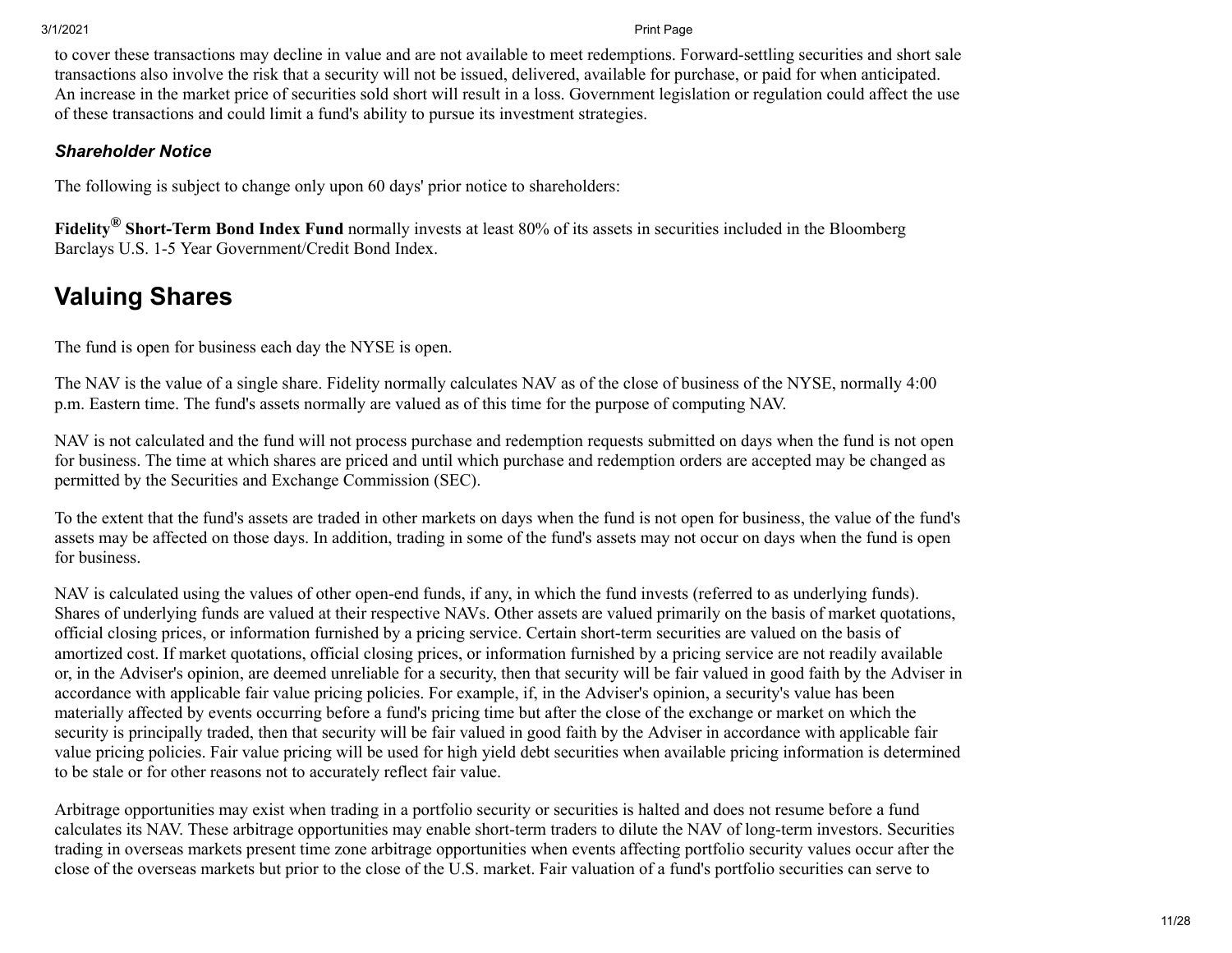reduce arbitrage opportunities available to short-term traders, but there is no assurance that fair value pricing policies will prevent dilution of NAV by short-term traders.

Policies regarding excessive trading may not be effective to prevent short-term NAV arbitrage trading, particularly in regard to omnibus accounts.

Fair value pricing is based on subjective judgments and it is possible that the fair value of a security may differ materially from the value that would be realized if the security were sold.

# **Shareholder Information**

### <span id="page-11-0"></span>**Additional Information about the Purchase and Sale of Shares**

As used in this prospectus, the term "shares" generally refers to the shares offered through this prospectus.

### **General Information**

### **Information on Fidelity**

Fidelity Investments was established in 1946 to manage one of America's first mutual funds. Today, Fidelity is one of the world's largest providers of financial services.

In addition to its mutual fund business, the company operates one of America's leading brokerage firms, Fidelity Brokerage Services LLC. Fidelity is also a leader in providing tax-advantaged retirement plans for individuals investing on their own or through their employer.

### **Ways to Invest**

Subject to the purchase and sale requirements stated in this prospectus, you may buy or sell shares through a Fidelity<sup>®</sup> brokerage account or a Fidelity<sup>®</sup> mutual fund account. If you buy or sell shares (other than by exchange) through a Fidelity<sup>®</sup> brokerage account, your transactions generally involve your Fidelity<sup>®</sup> brokerage core (a settlement vehicle included as part of your Fidelity<sup>®</sup> brokerage account).

If you do not currently have a Fidelity<sup>®</sup> brokerage account or a Fidelity<sup>®</sup> mutual fund account and would like to invest in a fund, you may need to complete an application. For more information about a Fidelity® brokerage account or a Fidelity® mutual fund account, please visit Fidelity's web site at www.fidelity.com, call 1-800-FIDELITY, or visit a Fidelity Investor Center (call 1-800- 544-9797 for the center nearest you).

You may also buy or sell shares through a retirement account (such as an IRA or an account funded through salary deduction) or an investment professional. Retirement specialists are available at 1-800-544-4774 to answer your questions about Fidelity® retirement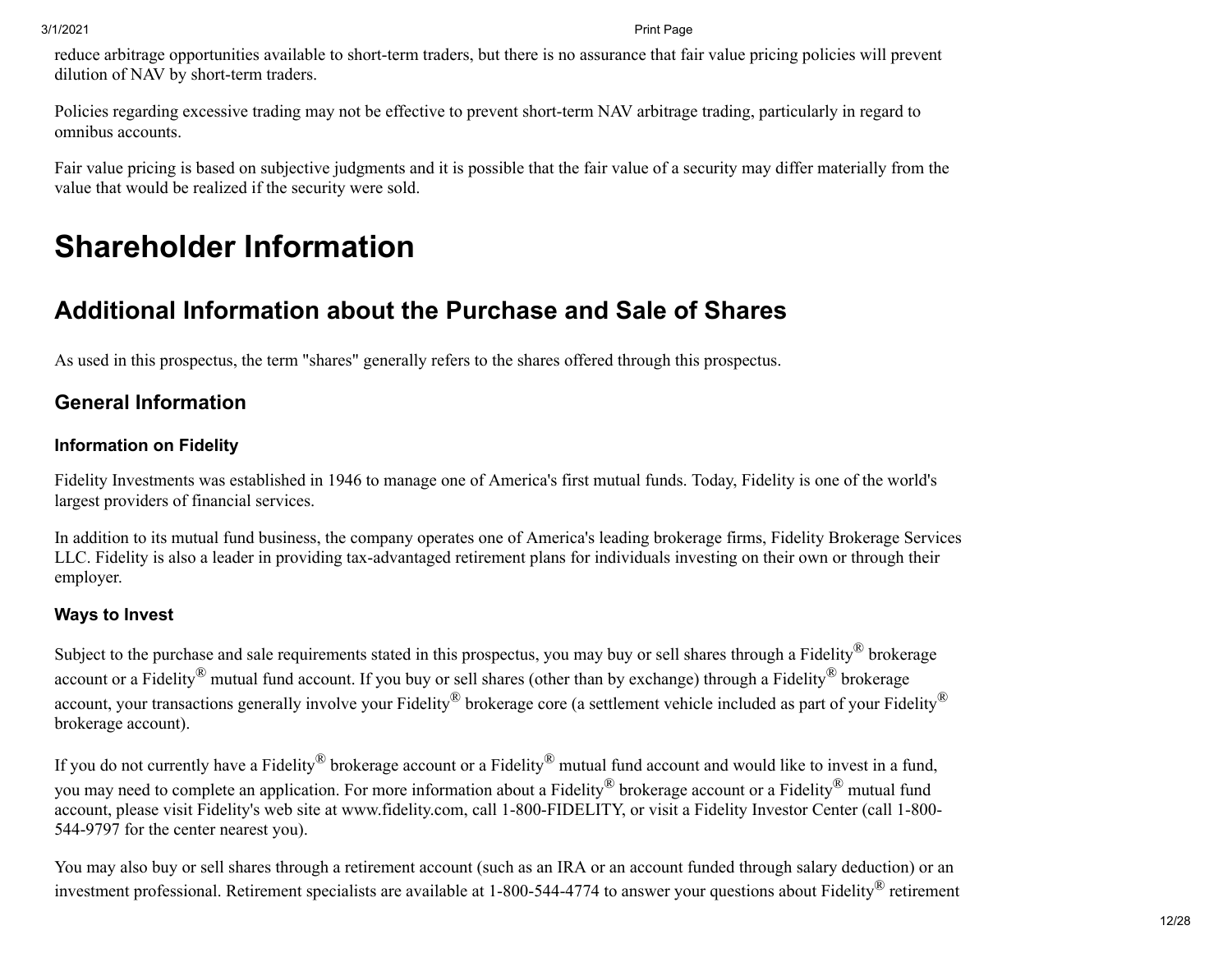products. If you buy or sell shares through a retirement account or an investment professional, the procedures for buying, selling, and exchanging shares and the account features, policies, and fees may differ from those discussed in this prospectus. Fees in addition to those discussed in this prospectus may apply. For example, you may be charged a transaction fee if you buy or sell shares through a non-Fidelity broker or other investment professional.

#### **Information on Placing Orders**

You should include the following information with any order:

- Your name
- Your account number
- Type of transaction requested  $\bullet$
- Name(s) of fund(s) and class(es)
- Dollar amount or number of shares

Certain methods of contacting Fidelity may be unavailable or delayed (for example, during periods of unusual market activity). In addition, the level and type of service available may be restricted.

### **Frequent Purchases and Redemptions**

The fund may reject for any reason, or cancel as permitted or required by law, any purchase or exchange, including transactions deemed to represent excessive trading, at any time.

Excessive trading of fund shares can harm shareholders in various ways, including reducing the returns to long-term shareholders by increasing costs to the fund (such as brokerage commissions or spreads paid to dealers who sell money market instruments), disrupting portfolio management strategies, and diluting the value of the shares in cases in which fluctuations in markets are not fully priced into the fund's NAV.

The fund reserves the right at any time to restrict purchases or exchanges or impose conditions that are more restrictive on excessive trading than those stated in this prospectus.

### **Excessive Trading Policy**

The Board of Trustees has adopted policies designed to discourage excessive trading of fund shares. Excessive trading activity in a fund is measured by the number of roundtrip transactions in a shareholder's account and each class of a multiple class fund is treated separately. A roundtrip transaction occurs when a shareholder sells fund shares (including exchanges) within 30 days of the purchase date.

Shareholders with two or more roundtrip transactions in a single fund within a rolling 90-day period will be blocked from making additional purchases or exchange purchases of the fund for 85 days. Shareholders with four or more roundtrip transactions across all Fidelity<sup>®</sup> funds within any rolling 12-month period will be blocked for at least 85 days from additional purchases or exchange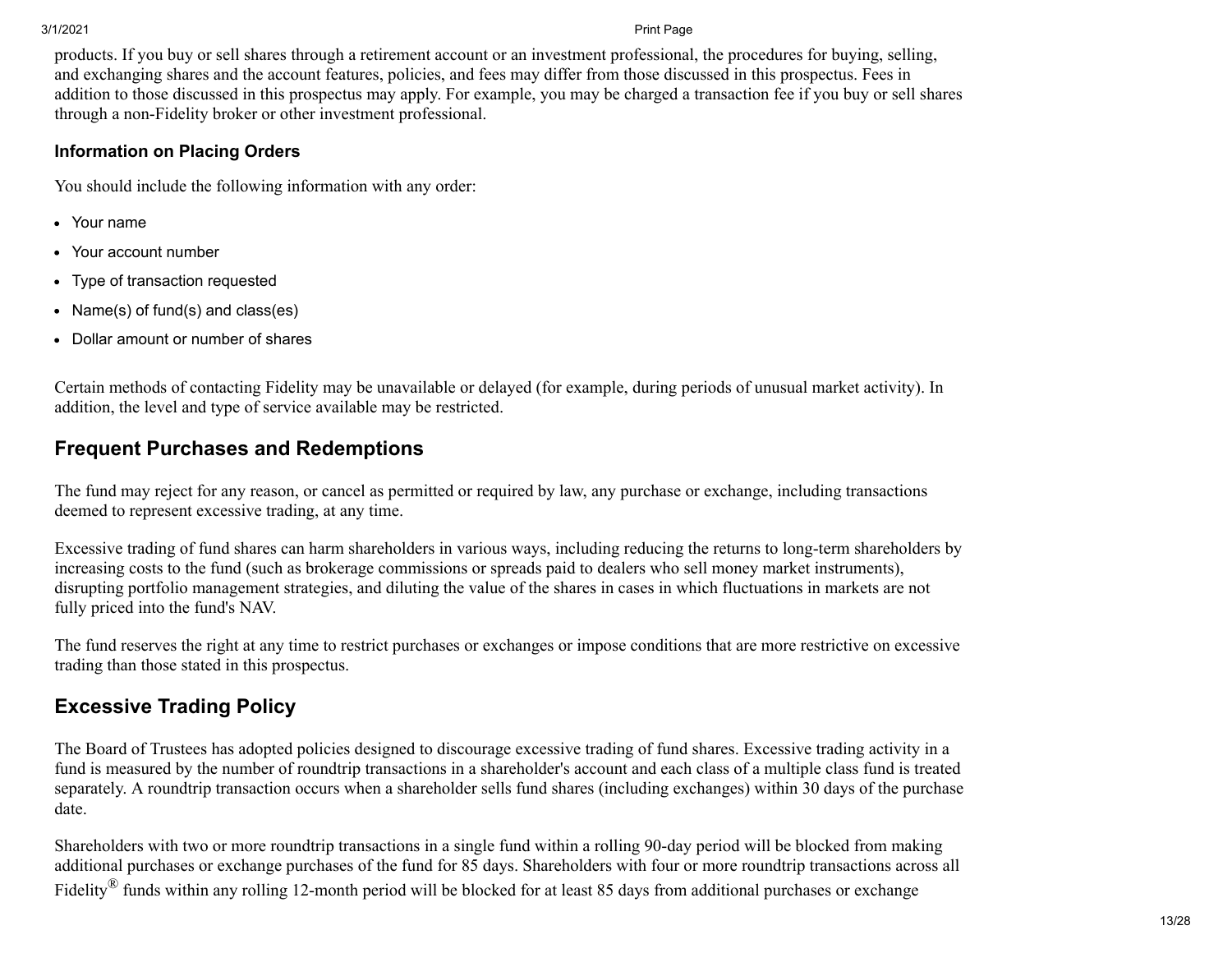purchases across all Fidelity® funds. Any roundtrip within 12 months of the expiration of a multi-fund block will initiate another multi-fund block. Repeat offenders may be subject to long-term or permanent blocks on purchase or exchange purchase transactions in any account under the shareholder's control at any time. In addition to enforcing these roundtrip limitations, the fund may in its discretion restrict, reject, or cancel any purchases or exchanges that, in the Adviser's opinion, may be disruptive to the management of the fund or otherwise not be in the fund's interests.

### **Exceptions**

The following transactions are exempt from the fund's excessive trading policy described above: (i) systematic withdrawal and/or contribution programs, (ii) mandatory retirement distributions, (iii) transactions initiated by a plan sponsor or sponsors of certain employee benefit plans or other related accounts, (iv) transactions within a qualified advisory program, and (v) transactions initiated by the trustee or adviser to a donor-advised charitable gift fund, qualified fund of fund(s), or other strategy funds.

A qualified advisory program is one that demonstrates to Fidelity that the program has investment strategies and trading policies designed to protect the interests of long-term investors and meets specific criteria outlined by Fidelity.

A qualified fund of fund(s) is a mutual fund, qualified tuition program, or other strategy fund consisting of qualified plan assets that either applies the fund's excessive trading policies to shareholders at the fund of fund(s) level, or demonstrates that the fund of fund(s) has an investment strategy coupled with policies designed to control frequent trading that are reasonably likely to be effective as determined by the fund's Treasurer.

Fidelity may choose not to monitor transactions below certain dollar value thresholds.

#### **Omnibus Accounts**

Omnibus accounts, in which shares are held in the name of an intermediary on behalf of multiple investors, are a common form of holding shares among retirement plans and financial intermediaries such as brokers, advisers, and third-party administrators. Individual trades in omnibus accounts are often not disclosed to the fund, making it difficult to determine whether a particular shareholder is engaging in excessive trading. Excessive trading in omnibus accounts is likely to go undetected by the fund and may increase costs to the fund and disrupt its portfolio management.

Under policies adopted by the Board of Trustees, intermediaries will be permitted to apply the fund's excessive trading policy (described above), or their own excessive trading policy if approved by the Adviser. In these cases, the fund will typically not request or receive individual account data but will rely on the intermediary to monitor trading activity in good faith in accordance with its or the fund's policies. Reliance on intermediaries increases the risk that excessive trading may go undetected. For other intermediaries, the fund will generally monitor trading activity at the omnibus account level to attempt to identify disruptive trades. The fund may request transaction information, as frequently as daily, from any intermediary at any time, and may apply the fund's policy to transactions that exceed thresholds established by the Board of Trustees. The fund may prohibit purchases of fund shares by an intermediary or by some or all of any intermediary's clients. There is no assurance that the Adviser will request data with sufficient frequency to detect or deter excessive trading in omnibus accounts effectively.

If you purchase or sell fund shares through a financial intermediary, you may wish to contact the intermediary to determine the policies applicable to your account.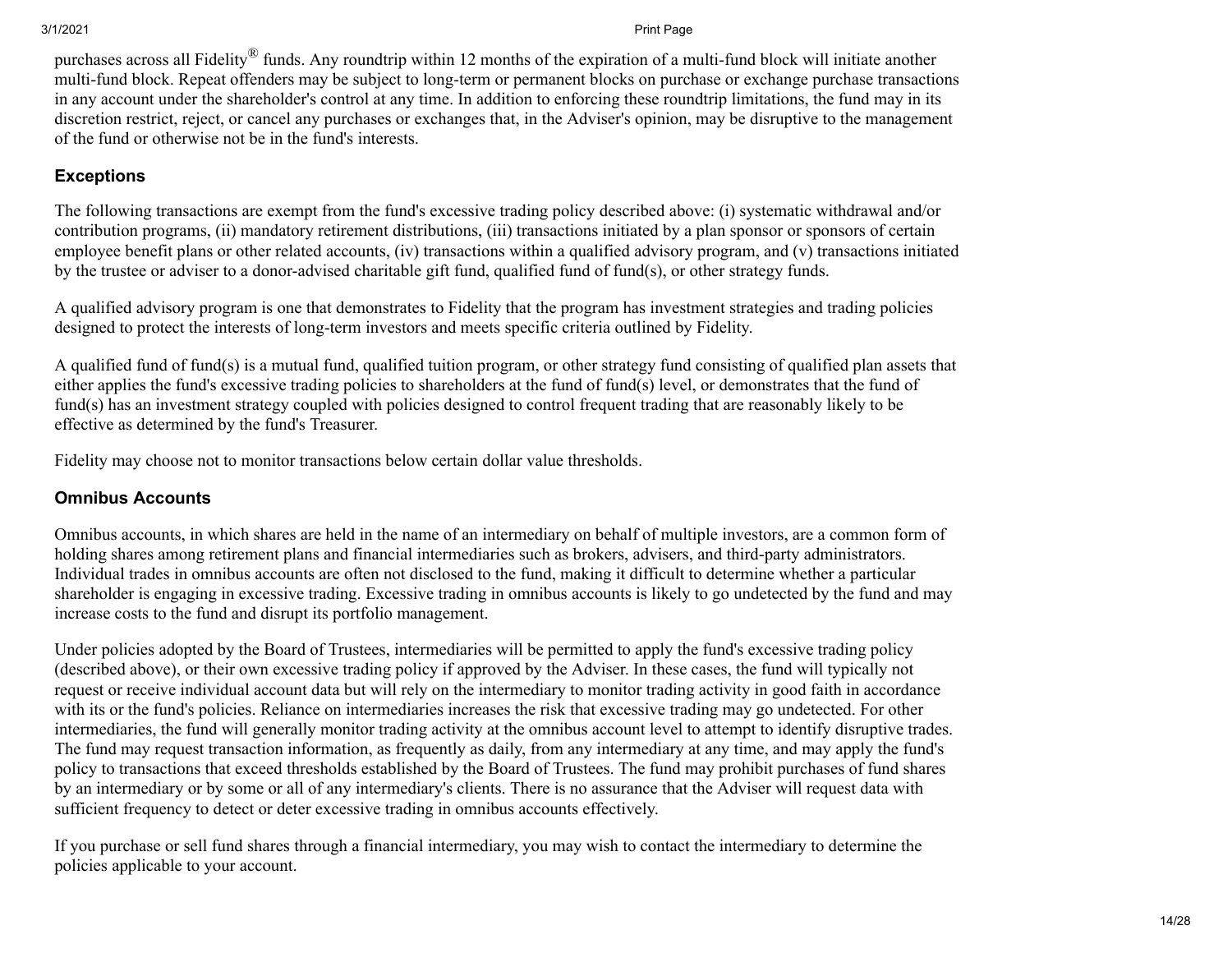#### **Retirement Plans**

For employer-sponsored retirement plans, only participant directed exchanges count toward the roundtrip limits. Employersponsored retirement plan participants whose activity triggers a purchase or exchange block will be permitted one trade every calendar quarter. In the event of a block, employer and participant contributions and loan repayments by the participant may still be invested in the fund.

#### **Other Information about the Excessive Trading Policy**

The fund's Treasurer is authorized to suspend the fund's policies during periods of severe market turbulence or national emergency. The fund reserves the right to modify its policies at any time without prior notice.

The fund does not knowingly accommodate frequent purchases and redemptions of fund shares by investors, except to the extent permitted by the policies described above.

As described in "Valuing Shares," the fund also uses fair value pricing to help reduce arbitrage opportunities available to short-term traders. There is no assurance that the fund's excessive trading policy will be effective, or will successfully detect or deter excessive or disruptive trading.

### **Buying Shares**

#### **Eligibility**

Shares are generally available only to investors residing in the United States.

There is no minimum balance or purchase minimum for fund shares.

#### **Price to Buy**

The price to buy one share is its NAV. Shares are sold without a sales charge.

Shares will be bought at the NAV next calculated after an order is received in proper form.

The fund has authorized certain intermediaries to accept orders to buy shares on its behalf. When authorized intermediaries receive an order in proper form, the order is considered as being placed with the fund, and shares will be bought at the NAV next calculated after the order is received by the authorized intermediary. If applicable, orders by funds of funds for which Fidelity serves as investment manager will be treated as received by the fund at the same time that the corresponding orders are received in proper form by the funds of funds.

The fund may stop offering shares completely or may offer shares only on a limited basis, for a period of time or permanently.

If your payment is not received and collected, your purchase may be canceled and you could be liable for any losses or fees the fund or Fidelity has incurred.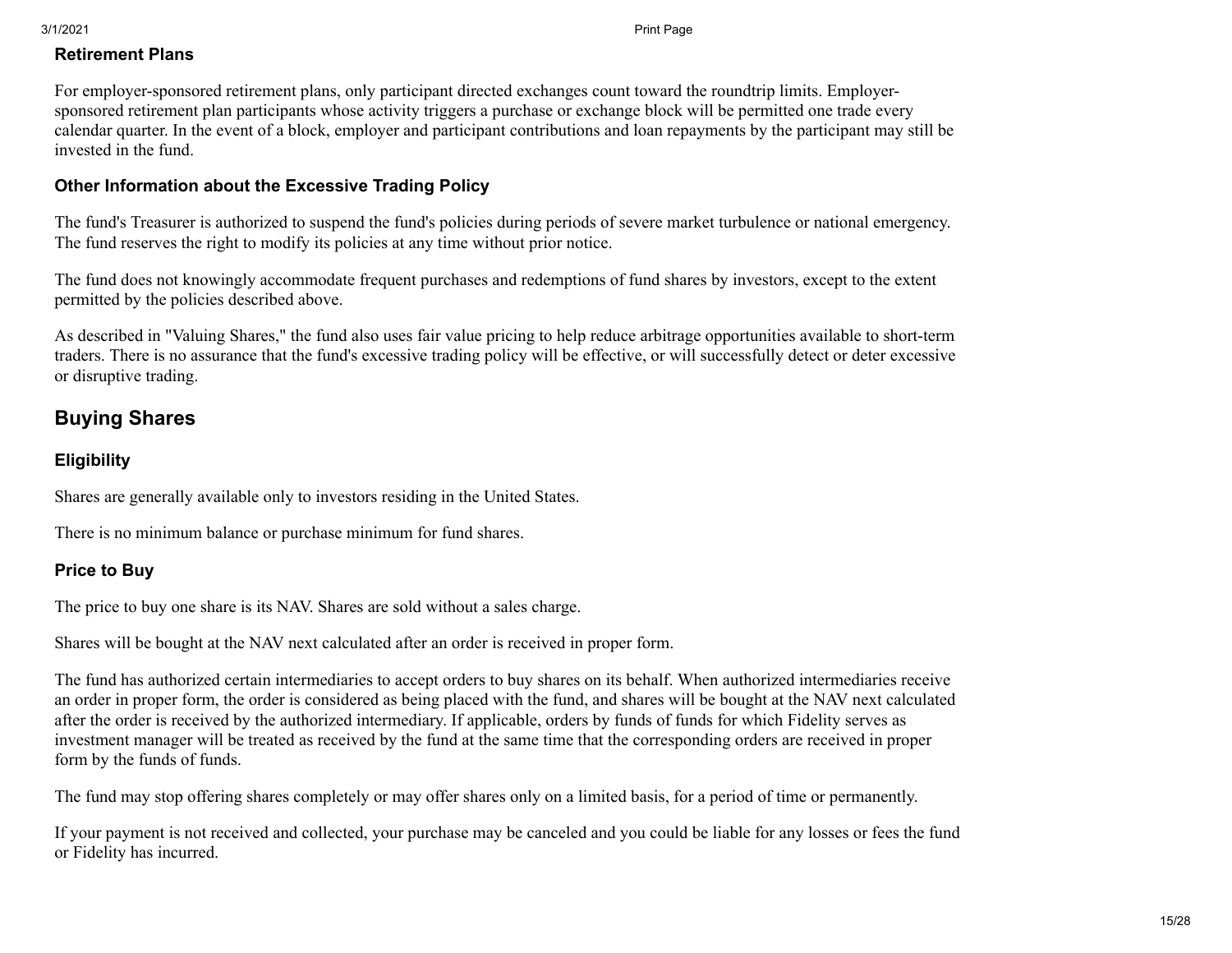Certain financial institutions that have entered into sales agreements with FDC may enter confirmed purchase orders on behalf of customers by phone, with payment to follow no later than the time when fund shares are priced on the following business day. If payment is not received by that time, the order will be canceled and the financial institution could be held liable for resulting fees or losses.

Under applicable anti-money laundering rules and other regulations, purchase orders may be suspended, restricted, or canceled and the monies may be withheld.

### **Selling Shares**

The price to sell one share is its NAV.

Shares will be sold at the NAV next calculated after an order is received in proper form. Normally, redemptions will be processed by the next business day, but it may take up to seven days to pay the redemption proceeds if making immediate payment would adversely affect the fund.

The fund has authorized certain intermediaries to accept orders to sell shares on its behalf. When authorized intermediaries receive an order in proper form, the order is considered as being placed with the fund, and shares will be sold at the NAV next calculated after the order is received by the authorized intermediary. If applicable, orders by funds of funds for which Fidelity serves as investment manager will be treated as received by the fund at the same time that the corresponding orders are received in proper form by the funds of funds.

See "Policies Concerning the Redemption of Fund Shares" below for additional redemption information.

A signature guarantee is designed to protect you and Fidelity from fraud. If you hold your shares in a Fidelity<sup>®</sup> mutual fund account and submit your request to Fidelity by mail, Fidelity may require that your request be made in writing and include a signature guarantee in certain circumstances, such as:

- When you wish to sell more than \$100,000 worth of shares.
- When the address on your account (record address) has changed within the last 15 days or you are requesting that a check be mailed to an address different than the record address.
- When you are requesting that redemption proceeds be paid to someone other than the account owner.
- In certain situations when the redemption proceeds are being transferred to a Fidelity® mutual fund account with a different registration.

You should be able to obtain a signature guarantee from a bank, broker (including Fidelity<sup>®</sup> Investor Centers), dealer, credit union (if authorized under state law), securities exchange or association, clearing agency, or savings association. A notary public cannot provide a signature guarantee.

When you place an order to sell shares, note the following: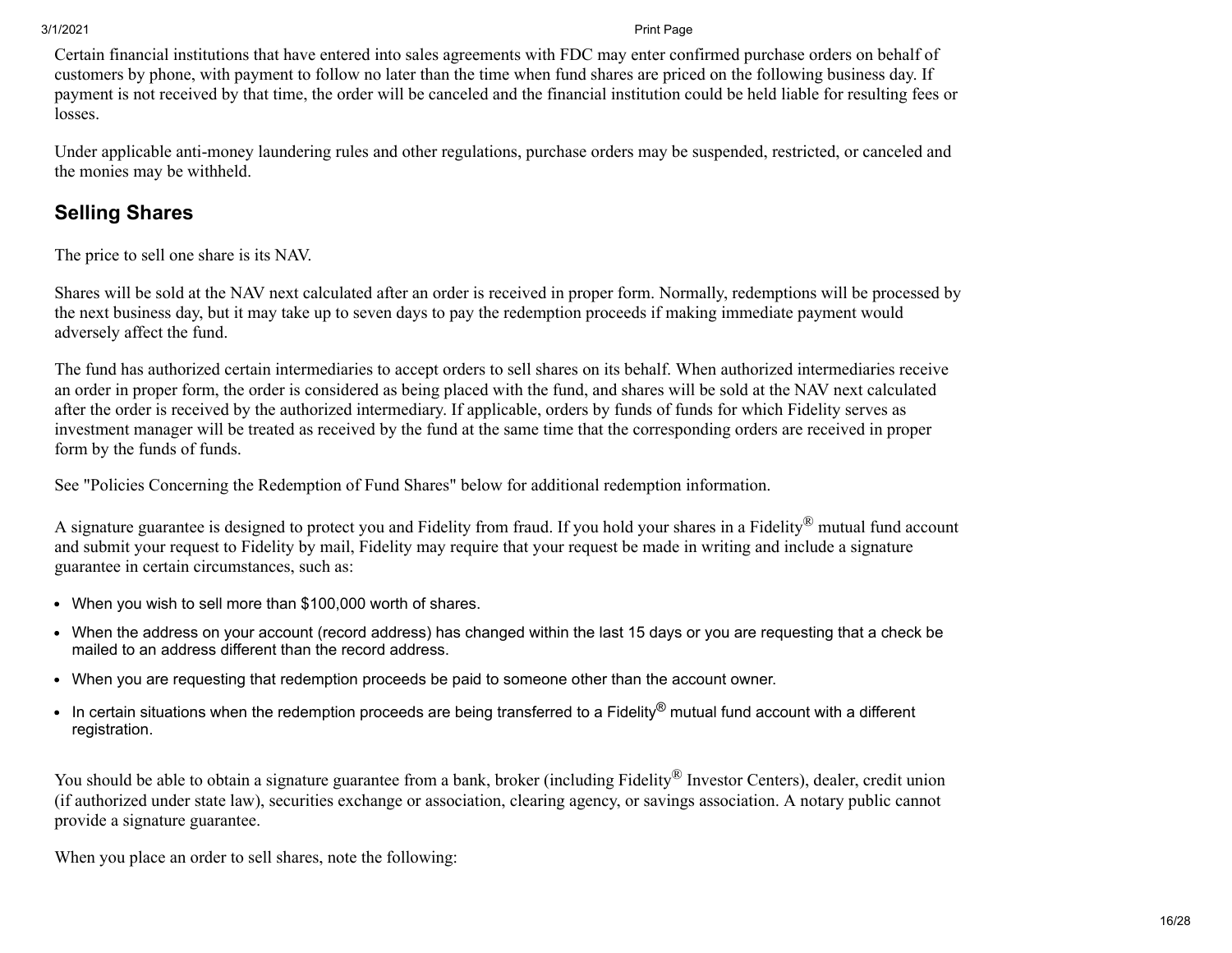- Redemption proceeds (other than exchanges) may be delayed until money from prior purchases sufficient to cover your redemption has been received and collected.
- Redemptions may be suspended or payment dates postponed when the NYSE is closed (other than weekends or holidays), when trading on the NYSE is restricted, or as permitted by the SEC.
- Redemption proceeds may be paid in securities or other property rather than in cash if the Adviser determines it is in the best interests of the fund.
- You will not receive interest on amounts represented by uncashed redemption checks.
- If you hold your shares in a Fidelity® mutual fund account and your redemption check remains uncashed for six months, the check may be invested in additional shares at the NAV next calculated on the day of the investment.
- Under applicable anti-money laundering rules and other regulations, redemption requests may be suspended, restricted, canceled, or processed and the proceeds may be withheld.

### **Policies Concerning the Redemption of Fund Shares**

*If your account is held directly with a fund*, the length of time that a fund typically expects to pay redemption proceeds depends on the method you have elected to receive such proceeds. A fund typically expects to make payment of redemption proceeds by wire, automated clearing house (ACH) or by issuing a check by the next business day following receipt of a redemption order in proper form. Proceeds from the periodic and automatic sale of shares of a Fidelity® money market fund that are used to buy shares of another Fidelity® fund are settled simultaneously.

*If your account is held through an intermediary*, the length of time that a fund typically expects to pay redemption proceeds depends, in part, on the terms of the agreement in place between the intermediary and a fund. For redemption proceeds that are paid either directly to you from a fund or to your intermediary for transmittal to you, a fund typically expects to make payments by wire, by ACH or by issuing a check on the next business day following receipt of a redemption order in proper form from the intermediary by a fund. Redemption orders that are processed through investment professionals that utilize the National Securities Clearing Corporation will generally settle one to three business days following receipt of a redemption order in proper form.

As noted elsewhere, payment of redemption proceeds may take longer than the time a fund typically expects and may take up to seven days from the date of receipt of the redemption order as permitted by applicable law.

**Redemption Methods Available.** Generally a fund expects to pay redemption proceeds in cash. To do so, a fund typically expects to satisfy redemption requests either by using available cash (or cash equivalents) or by selling portfolio securities. On a less regular basis, a fund may also satisfy redemption requests by utilizing one or more of the following sources, if permitted: borrowing from another Fidelity<sup>®</sup> fund; drawing on an available line or lines of credit from a bank or banks; or using reverse repurchase agreements. These methods may be used during both normal and stressed market conditions.

In addition to paying redemption proceeds in cash, a fund reserves the right to pay part or all of your redemption proceeds in readily marketable securities instead of cash (redemption in-kind). Redemption in-kind proceeds will typically be made by delivering the selected securities to the redeeming shareholder within seven days after the receipt of the redemption order in proper form by a fund.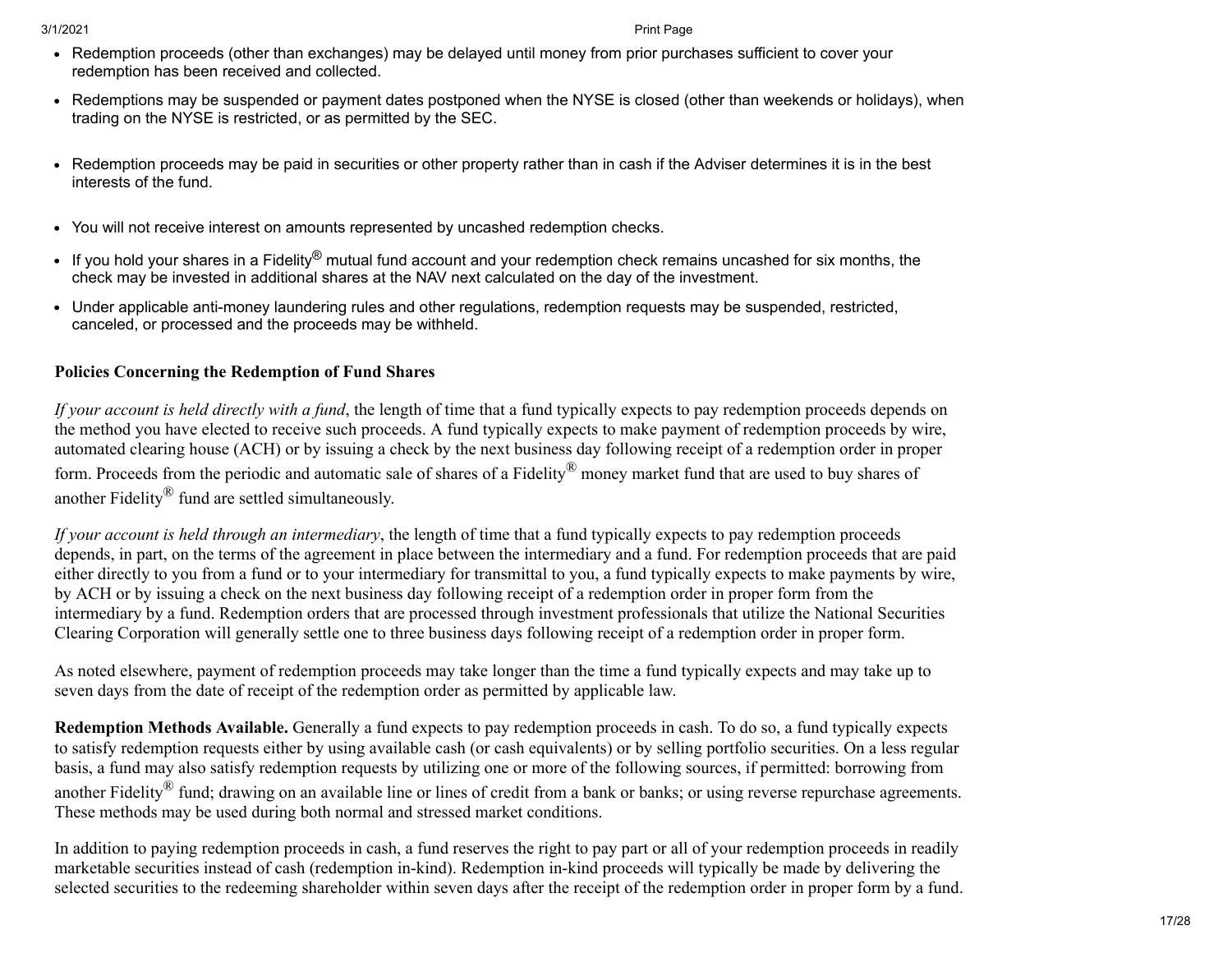# <span id="page-17-0"></span>**Exchanging Shares**

An exchange involves the redemption of all or a portion of the shares of one fund and the purchase of shares of another fund.

As a shareholder, you have the privilege of exchanging shares for shares of other Fidelity<sup>®</sup> funds.

However, you should note the following policies and restrictions governing exchanges:

- The exchange limit may be modified for accounts held by certain institutional retirement plans to conform to plan exchange limits and Department of Labor regulations. See your retirement plan materials for further information.
- The fund may refuse any exchange purchase for any reason. For example, the fund may refuse exchange purchases by any person or group if, in the Adviser's judgment, the fund would be unable to invest the money effectively in accordance with its investment objective and policies, or would otherwise potentially be adversely affected.
- Before any exchange, read the prospectus for the shares you are purchasing, including any purchase and sale requirements.
- The shares you are acquiring by exchange must be available for sale in your state.
- Exchanges may have tax consequences for you.
- If you are exchanging between accounts that are not registered in the same name, address, and taxpayer identification number (TIN), there may be additional requirements.
- Under applicable anti-money laundering rules and other regulations, exchange requests may be suspended, restricted, canceled, or processed and the proceeds may be withheld.

The fund may terminate or modify exchange privileges in the future.

Other funds may have different exchange restrictions and minimums. Check each fund's prospectus for details.

### <span id="page-17-1"></span>**Features and Policies**

### **Features**

The following features may be available to buy and sell shares of the fund or to move money to and from your account, depending on whether you are investing through a Fidelity® brokerage account or a Fidelity® mutual fund account. Please visit Fidelity's web site at www.fidelity.com or call 1-800-544-6666 for more information.

#### **Electronic Funds Transfer: electronic money movement through the Automated Clearing House**

- $\bullet$  To transfer money between a bank account and a Fidelity<sup>®</sup> brokerage account or Fidelity<sup>®</sup> mutual fund account.
- You can use electronic funds transfer to: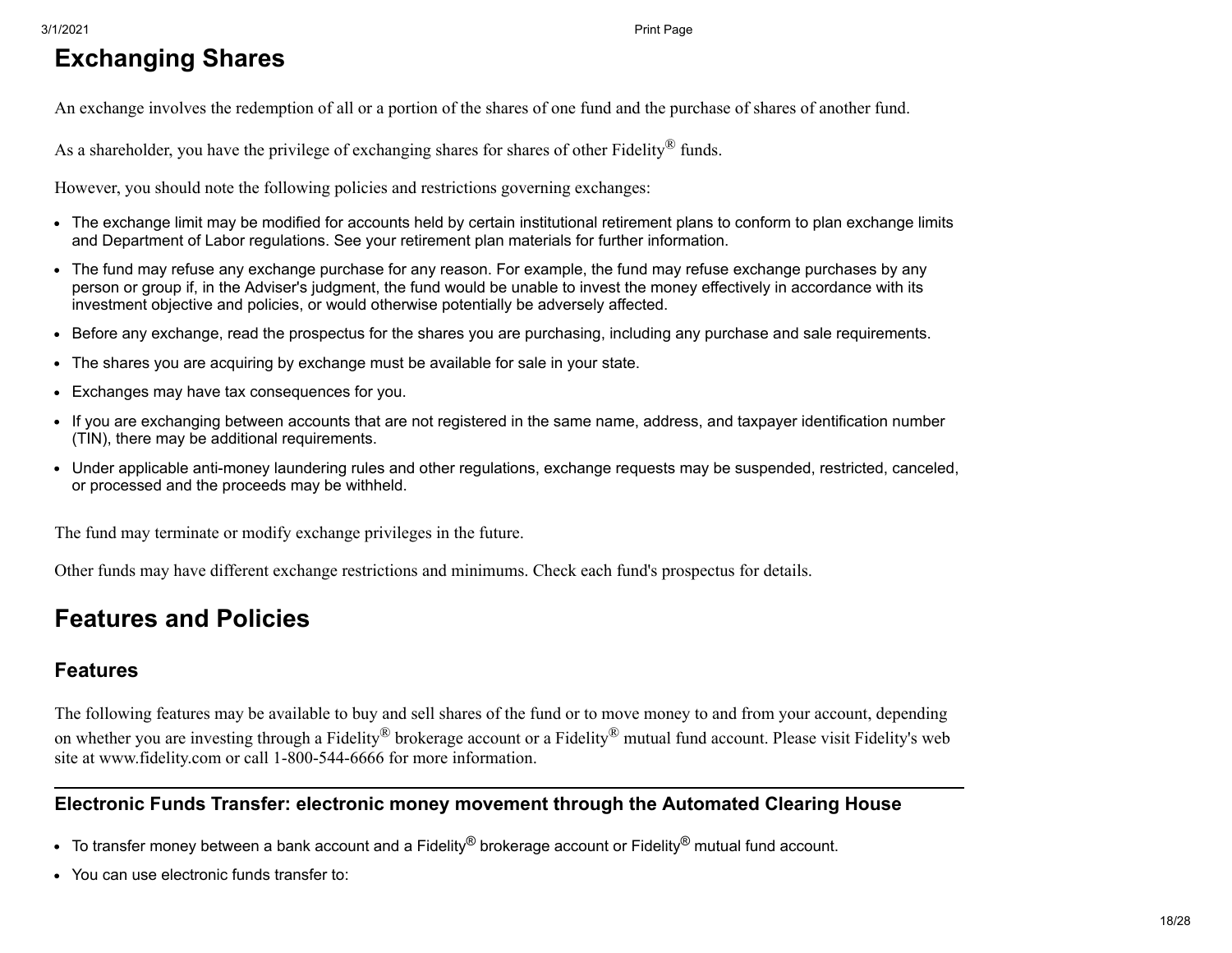- Make periodic (automatic) purchases of Fidelity® fund shares or payments to your Fidelity® brokerage account.
- $\circ$  Make periodic (automatic) redemptions of Fidelity® fund shares or withdrawals from your Fidelity® brokerage account.

#### **Wire: electronic money movement through the Federal Reserve wire system**

 $\bullet$  To transfer money between a bank account and a Fidelity<sup>®</sup> brokerage account or Fidelity<sup>®</sup> mutual fund account.

### **Automatic Transactions: periodic (automatic) transactions**

- To directly deposit all or a portion of your compensation from your employer (or the U.S. Government, in the case of Social Security) into a Fidelity<sup>®</sup> brokerage account or Fidelity<sup>®</sup> mutual fund account.
- To make contributions from a Fidelity® mutual fund account to a Fidelity® mutual fund IRA.
- To sell shares of a Fidelity® money market fund and simultaneously to buy shares of another Fidelity® fund in a Fidelity® mutual fund account.

### **Policies**

The following apply to you as a shareholder.

**Statements** that Fidelity sends to you, if applicable, include the following:

- Confirmation statements (after transactions affecting your fund balance except, to the extent applicable, reinvestment of distributions in the fund or another fund and certain transactions through automatic investment or withdrawal programs).
- Monthly or quarterly account statements (detailing fund balances and all transactions completed during the prior month or quarter).

Current regulations allow Fidelity to send a single copy of shareholder documents for Fidelity<sup>®</sup> funds, such as prospectuses, annual and semi-annual reports, and proxy materials, to certain mutual fund customers whom we believe are members of the same family who share the same address. For certain types of accounts, we will not send multiple copies of these documents to you and members of your family who share the same address. Instead, we will send only a single copy of these documents. This will continue for as long as you are a shareholder, unless you notify us otherwise. If at any time you choose to receive individual copies of any documents, please call 1-800-544-8544. We will begin sending individual copies to you within 30 days of receiving your call.

Electronic copies of most financial reports and prospectuses are available at Fidelity's web site. To participate in Fidelity's electronic delivery program, call Fidelity or visit Fidelity's web site for more information.

You may initiate many **transactions by telephone or electronically.** Fidelity will not be responsible for any loss, cost, expense, or other liability resulting from unauthorized transactions if it follows reasonable security procedures designed to verify the identity of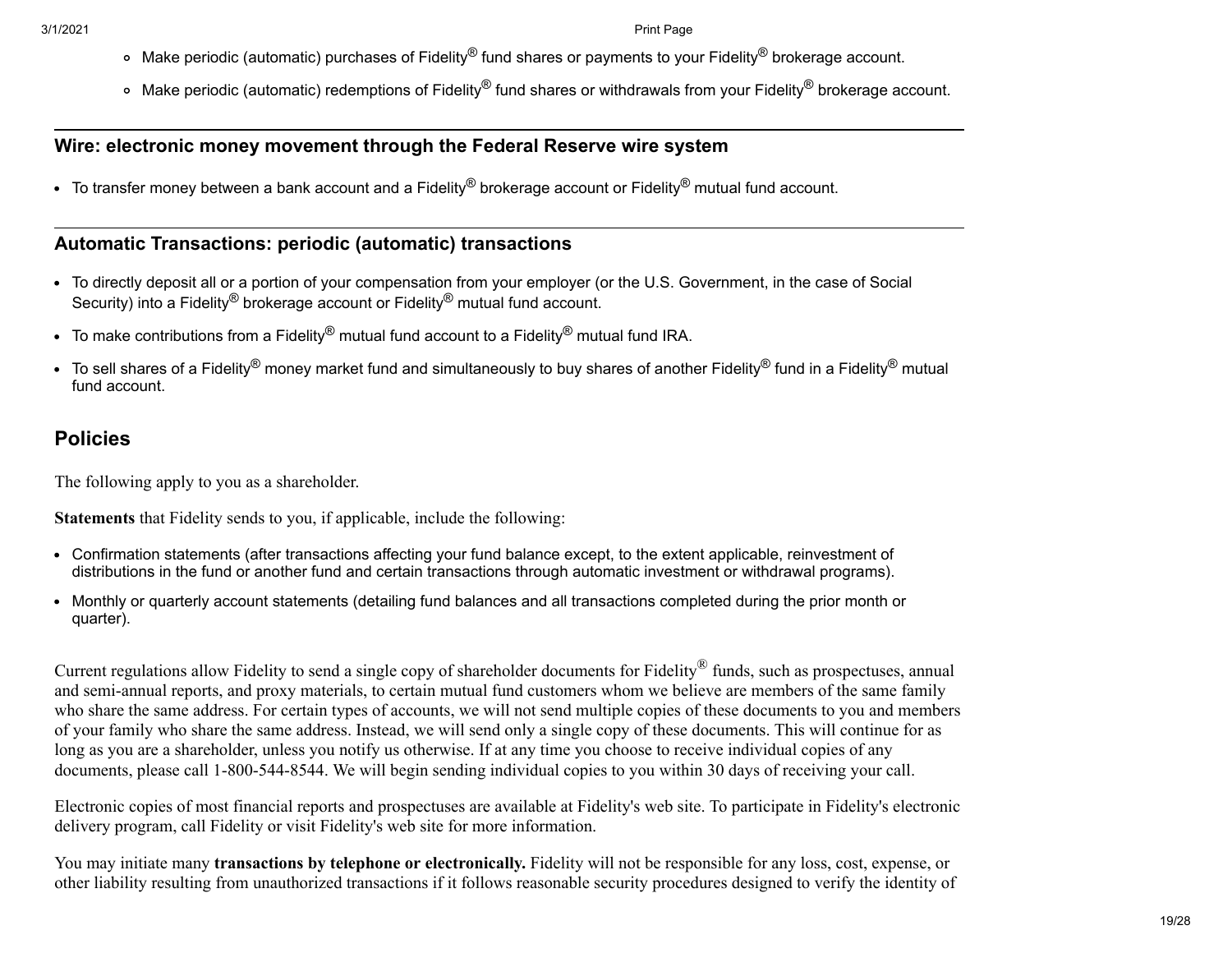the investor. Fidelity will request personalized security codes or other information, and may also record calls. For transactions conducted through the Internet, Fidelity recommends the use of an Internet browser with 128-bit encryption. You should verify the accuracy of your confirmation statements upon receipt and notify Fidelity immediately of any discrepancies in your account activity. If you do not want the ability to sell and exchange by telephone, call Fidelity for instructions. Additional documentation may be required from corporations, associations, and certain fiduciaries.

You may also be asked to provide additional information in order for Fidelity to verify your identity in accordance with requirements under anti-money laundering regulations. Accounts may be restricted and/or closed, and the monies withheld, pending verification of this information or as otherwise required under these and other federal regulations. In addition, the fund reserves the right to involuntarily redeem an account in the case of: (i) actual or suspected threatening conduct or actual or suspected fraudulent, illegal or suspicious activity by the account owner or any other individual associated with the account; or (ii) the failure of the account owner to provide information to the fund related to opening the accounts. Your shares will be sold at the NAV, minus any applicable shareholder fees, calculated on the day Fidelity closes your fund position.

Fidelity may charge a **fee for certain services,** such as providing historical account documents.

## <span id="page-19-0"></span>**Dividends and Capital Gain Distributions**

The fund earns interest, dividends, and other income from its investments, and distributes this income (less expenses) to shareholders as dividends. The fund also realizes capital gains from its investments, and distributes these gains (less any losses) to shareholders as capital gain distributions.

Any dividends and capital gain distributions paid to retirement plan participants will be automatically reinvested.

The fund normally declares dividends daily and pays them monthly. The fund normally pays capital gain distributions in October and December.

### **Earning Dividends**

The fund processes purchase and redemption requests only on days it is open for business.

Shares generally begin to earn dividends on the first business day following the day of purchase.

Shares generally earn dividends until, but not including, the next business day following the day of redemption.

Exchange requests will be processed only when both funds are open for business.

### **Distribution Options**

When you open an account, specify on your application how you want to receive your distributions. The following distribution options are available: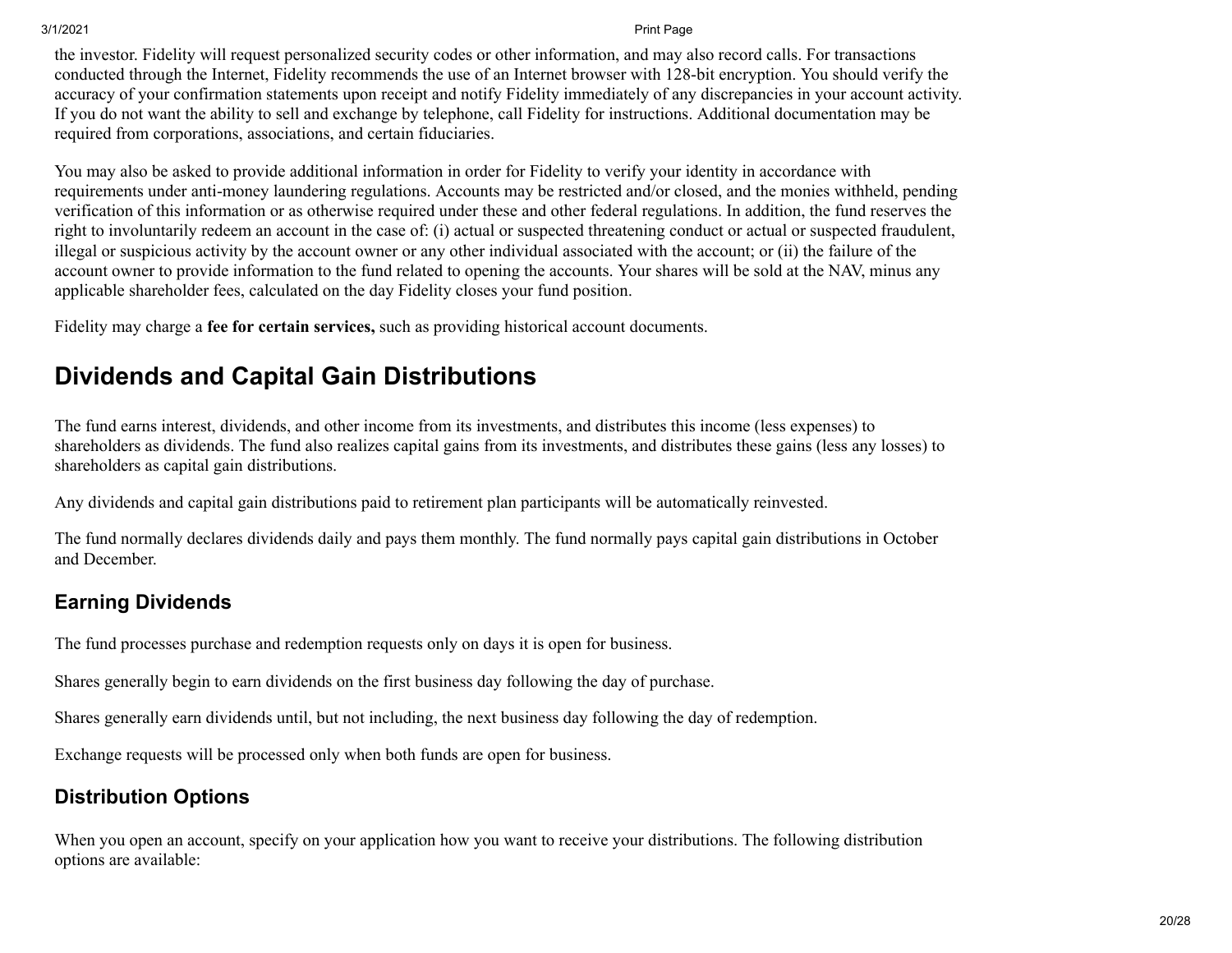**1. Reinvestment Option.** Any dividends and capital gain distributions will be automatically reinvested in additional shares. If you do not indicate a choice on your application, you will be assigned this option.

**2. Income-Earned Option.** Any capital gain distributions will be automatically reinvested in additional shares. Any dividends will be paid in cash.

**3. Cash Option.** Any dividends and capital gain distributions will be paid in cash.

**4. Directed Dividends® Option.** Any dividends will be automatically invested in shares of another identically registered Fidelity® fund. Any capital gain distributions will be automatically invested in shares of another identically registered Fidelity® fund, automatically reinvested in additional shares of the fund, or paid in cash.

Not all distribution options may be available for every account and certain restrictions may apply. If the distribution option you prefer is not listed on your account application, or if you want to change your current distribution option, visit Fidelity's web site at www.fidelity.com or call 1-800-544-6666 for more information.

If you elect to receive distributions paid in cash by check and the U.S. Postal Service does not deliver your checks, your distribution option may be converted to the Reinvestment Option. You will not receive interest on amounts represented by uncashed distribution checks.

If your dividend check(s) remains uncashed for six months, your check(s) may be invested in additional shares at the NAV next calculated on the day of the investment.

# <span id="page-20-0"></span>**Tax Consequences**

As with any investment, your investment in the fund could have tax consequences for you. If you are not investing through a taxadvantaged retirement account, you should consider these tax consequences.

### **Taxes on Distributions**

Distributions you receive from the fund are subject to federal income tax, and may also be subject to state or local taxes.

For federal tax purposes, certain of the fund's distributions, including dividends and distributions of short-term capital gains, are taxable to you as ordinary income, while certain of the fund's distributions, including distributions of long-term capital gains, are taxable to you generally as capital gains. Because the fund's income is primarily derived from interest, dividends from the fund generally will not qualify for the long-term capital gains tax rates available to individuals.

If you buy shares when a fund has realized but not yet distributed income or capital gains, you will be "buying a dividend" by paying the full price for the shares and then receiving a portion of the price back in the form of a taxable distribution.

Any taxable distributions you receive from the fund will normally be taxable to you when you receive them, regardless of your distribution option. If you elect to receive distributions in cash or to invest distributions automatically in shares of another Fidelity®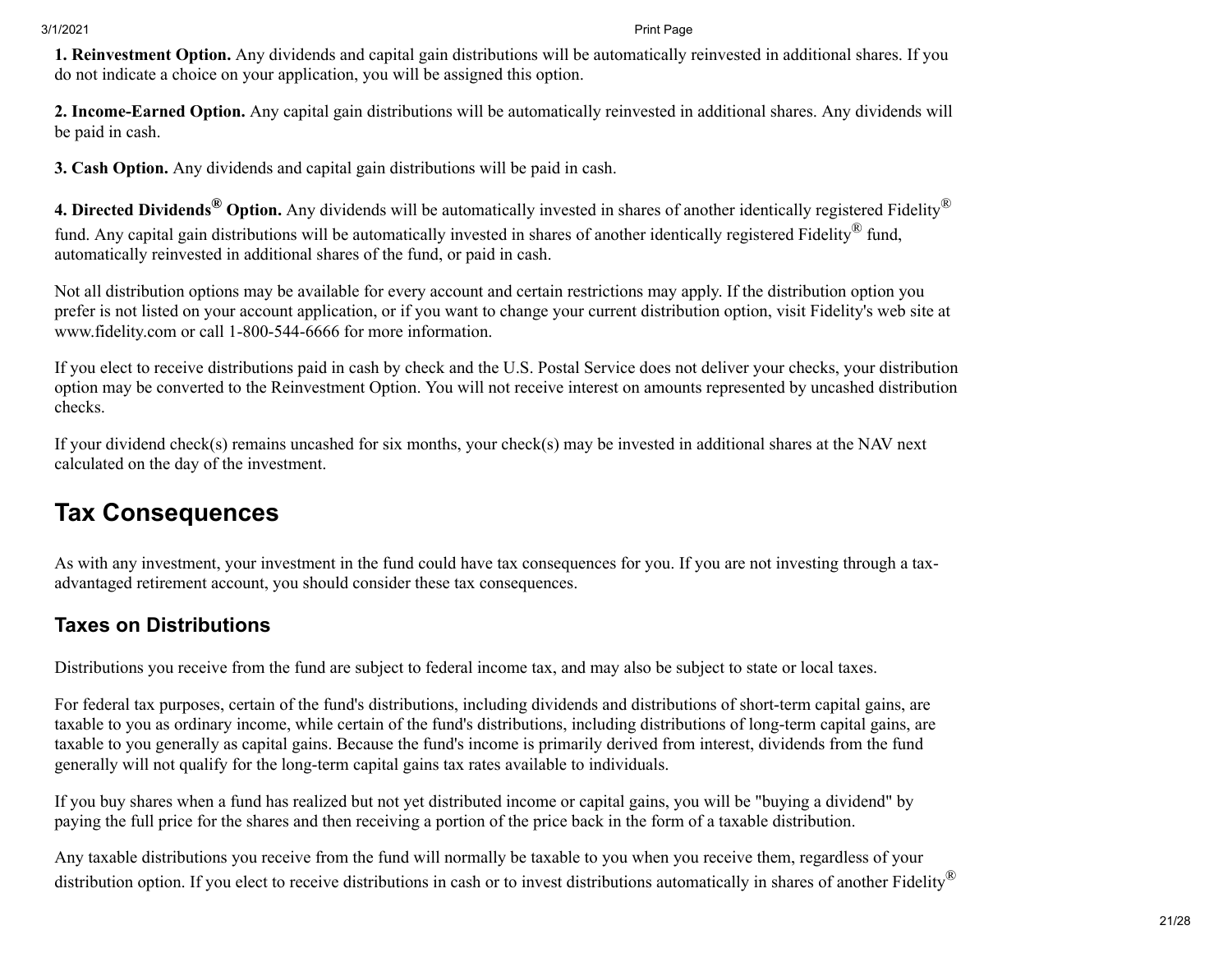fund, you will receive certain December distributions in January, but those distributions will be taxable as if you received them on December 31.

### **Taxes on Transactions**

Your redemptions, including exchanges, may result in a capital gain or loss for federal tax purposes. A capital gain or loss on your investment in the fund generally is the difference between the cost of your shares and the price you receive when you sell them.

# **Fund Services**

# <span id="page-21-0"></span>**Fund Management**

The fund is a mutual fund, an investment that pools shareholders' money and invests it toward a specified goal.

### **Adviser**

**FMR.** The Adviser is the fund's manager. The address of the Adviser is 245 Summer Street, Boston, Massachusetts 02210.

As of January 1, 2020, the Adviser had approximately \$2.6 trillion in discretionary assets under management, and as of December 31, 2019, approximately \$3.2 trillion when combined with all of its affiliates' assets under management.

As the manager, the Adviser has overall responsibility for directing the fund's investments and handling its business affairs.

### **Sub-Adviser(s)**

**FMR Investment Management (UK) Limited (FMR UK)**, at 1 St. Martin's Le Grand, London, EC1A 4AS, United Kingdom, serves as a sub-adviser for the fund. As of December 31, 2019, FMR UK had approximately \$23.9 billion in discretionary assets under management. FMR UK may provide investment research and advice on issuers based outside the United States and may also provide investment advisory services for the fund. FMR UK is an affiliate of the Adviser.

**Fidelity Management & Research (Hong Kong) Limited (FMR H.K.)**, at Floor 19, 41 Connaught Road Central, Hong Kong, serves as a sub-adviser for the fund. As of December 31, 2019, FMR H.K. had approximately \$16.5 billion in discretionary assets under management. FMR H.K. may provide investment research and advice on issuers based outside the United States and may also provide investment advisory services for the fund. FMR H.K. is an affiliate of the Adviser.

**Fidelity Management & Research (Japan) Limited (FMR Japan)**, at Kamiyacho Prime Place, 1-17, Toranomon-4-Chome, Minato-ku, Tokyo, Japan, serves as a sub-adviser for the fund. FMR Japan was organized in 2008 to provide investment research and advice on issuers based outside the United States. FMR Japan may provide investment research and advice on issuers based outside the United States and may also provide investment advisory services for the fund. FMR Japan is an affiliate of the Adviser.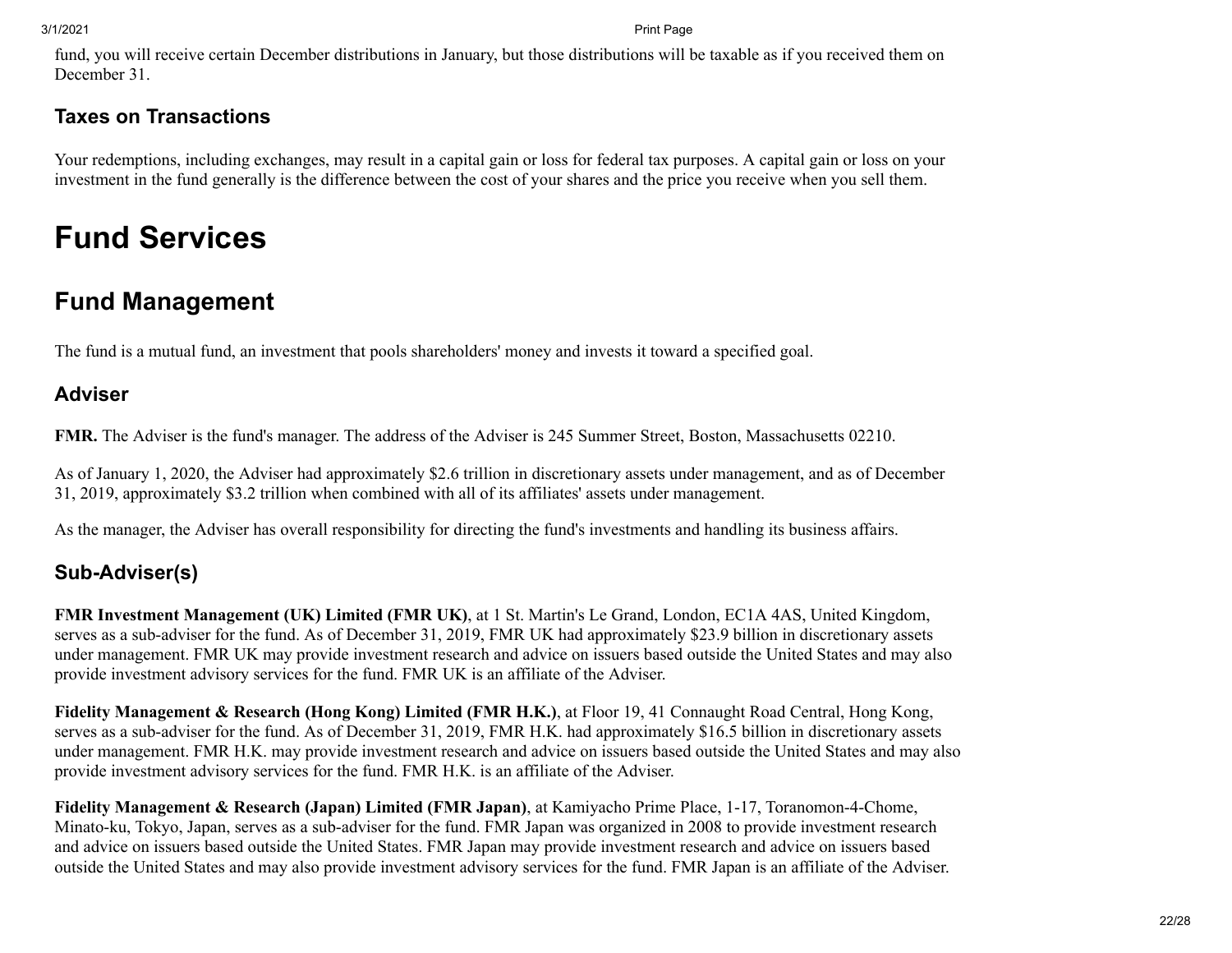### **Portfolio Manager(s)**

Brandon Bettencourt is co-manager of the fund, which he has managed since October 2017. He also manages other funds. Since joining Fidelity Investments in 2008, Mr. Bettencourt has worked as a research associate, portfolio analyst, and portfolio manager.

Richard Munclinger is co-manager of the fund, which he has managed since October 2020. He also manages other funds. Since joining Fidelity Investments in 2016, Mr. Munclinger has worked as a quantitative analyst and portfolio manager. Prior to joining the firm, Mr. Munclinger served as a senior quantitative analyst at State Street Global Advisors. Previously, he was a model validation manager at Freddie Mac and an economist at International Monetary Fund. He has been in the investments industry since 2014.

The statement of additional information (SAI) provides additional information about the compensation of, any other accounts managed by, and any fund shares held by the portfolio manager(s).

From time to time a manager, analyst, or other Fidelity employee may express views regarding a particular company, security, industry, or market sector. The views expressed by any such person are the views of only that individual as of the time expressed and do not necessarily represent the views of Fidelity or any other person in the Fidelity organization. Any such views are subject to change at any time based upon market or other conditions and Fidelity disclaims any responsibility to update such views. These views may not be relied on as investment advice and, because investment decisions for a Fidelity® fund are based on numerous factors, may not be relied on as an indication of trading intent on behalf of any Fidelity® fund.

# **Advisory Fee(s)**

The fund pays a management fee to the Adviser. The management fee is calculated and paid to the Adviser every month. The Adviser pays all of the other expenses of the fund with limited exceptions.

The fund's annual management fee rate is 0.03% of its average net assets.

The Adviser pays FMR UK, FMR H.K., and FMR Japan for providing sub-advisory services.

The basis for the Board of Trustees approving the management contract and sub-advisory agreements for the fund is available in the fund's semi-annual report for the fiscal period ended February 29, 2020.

From time to time, the Adviser or its affiliates may agree to reimburse or waive certain fund expenses while retaining the ability to be repaid if expenses fall below the specified limit prior to the end of the fiscal year.

Reimbursement or waiver arrangements can decrease expenses and boost performance.

# <span id="page-22-0"></span>**Fund Distribution**

FDC distributes the fund's shares.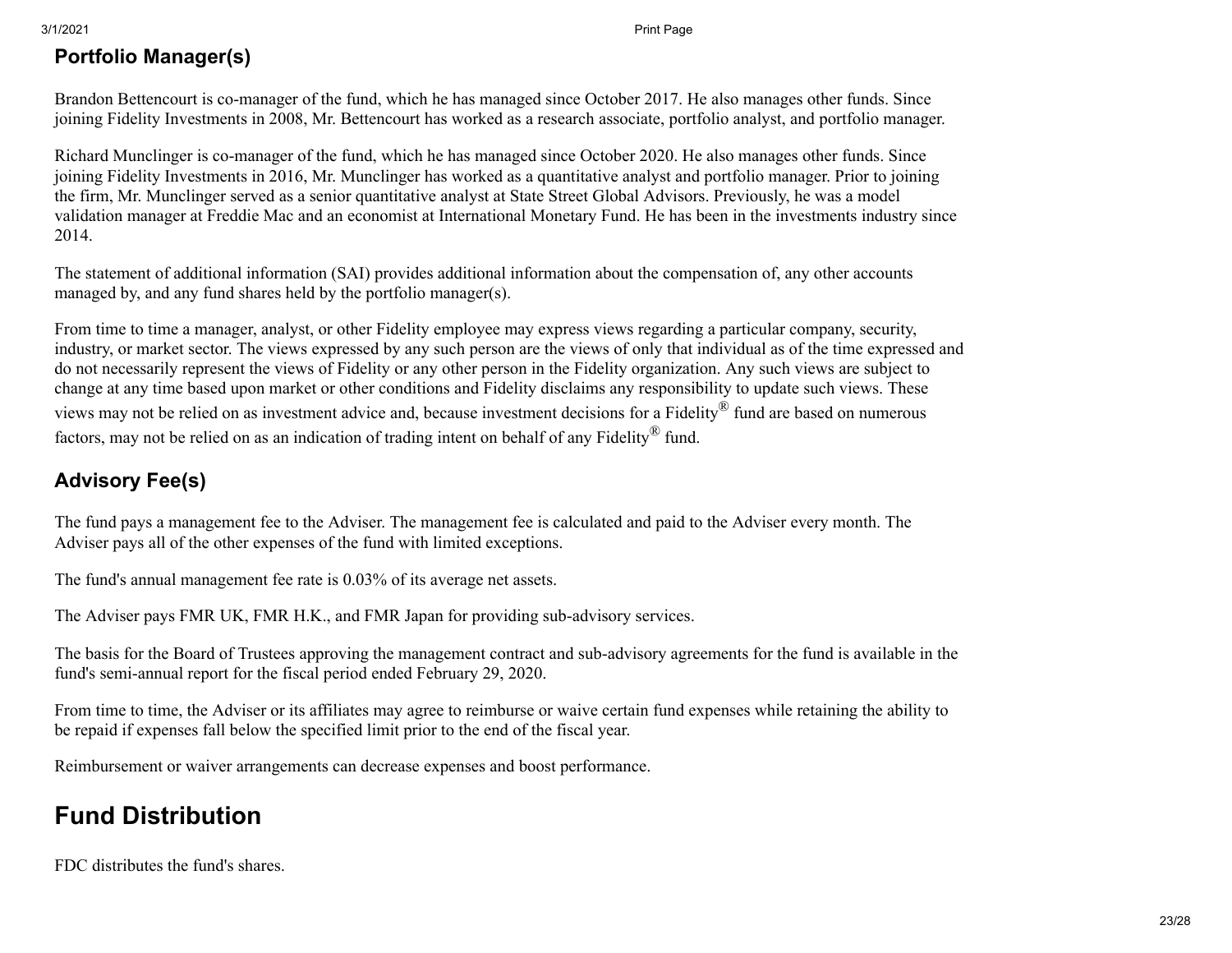Intermediaries may receive from the Adviser, FDC, and/or their affiliates compensation for providing recordkeeping and administrative services, as well as other retirement plan expenses, and compensation for services intended to result in the sale of fund shares. This compensation may take the form of payments for additional distribution-related activities and/or shareholder services and payments for educational seminars and training, including seminars sponsored by Fidelity, or by an intermediary. These payments are described in more detail in this section and in the SAI.

#### **Distribution and Service Plan(s)**

The fund has adopted a Distribution and Service Plan pursuant to Rule 12b-1 under the Investment Company Act of 1940 (1940 Act) with respect to its shares that recognizes that the Adviser may use its management fee revenues, as well as its past profits or its resources from any other source, to pay FDC for expenses incurred in connection with providing services intended to result in the sale of shares of the fund and/or shareholder support services. The Adviser, directly or through FDC, may pay significant amounts to intermediaries that provide those services. Currently, the Board of Trustees of the fund has authorized such payments for shares of the fund.

If payments made by the Adviser to FDC or to intermediaries under the Distribution and Service Plan were considered to be paid out of the fund's assets on an ongoing basis, they might increase the cost of your investment and might cost you more than paying other types of sales charges.

From time to time, FDC may offer special promotional programs to investors who purchase shares of Fidelity® funds. For example, FDC may offer merchandise, discounts, vouchers, or similar items to investors who purchase shares of certain Fidelity® funds during certain periods. To determine if you qualify for any such programs, contact Fidelity or visit our web site at www.fidelity.com.

No dealer, sales representative, or any other person has been authorized to give any information or to make any representations, other than those contained in this prospectus and in the related SAI, in connection with the offer contained in this prospectus. If given or made, such other information or representations must not be relied upon as having been authorized by the fund or FDC. This prospectus and the related SAI do not constitute an offer by the fund or by FDC to sell shares of the fund to or to buy shares of the fund from any person to whom it is unlawful to make such offer.

# **Appendix**

# <span id="page-23-0"></span>**Financial Highlights**

Financial Highlights are intended to help you understand the financial history of fund shares for the past 5 years (or, if shorter, the period of operations). Certain information reflects financial results for a single share. The total returns in the table represent the rate that an investor would have earned (or lost) on an investment in shares (assuming reinvestment of all dividends and distributions). The annual information has been audited by Deloitte & Touche LLP, independent registered public accounting firm, whose report, along with fund financial statements, is included in the annual report. Annual reports are available for free upon request.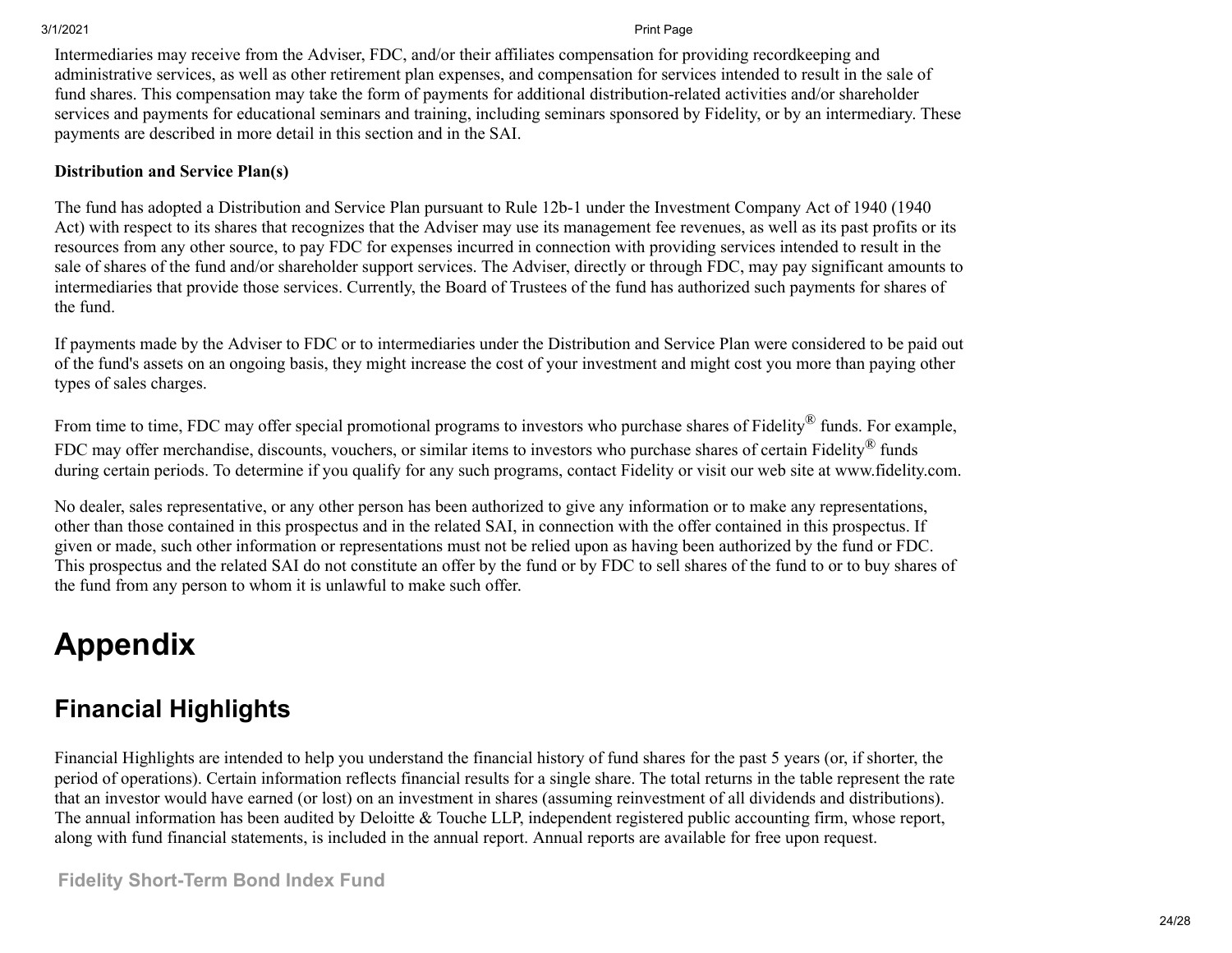| 3/1/2021                                  | Print Page  |           |                       |
|-------------------------------------------|-------------|-----------|-----------------------|
| Years ended August 31,                    | 2020        | 2019      | 2018 <sup>A</sup>     |
| <b>Selected Per-Share Data</b>            |             |           |                       |
| Net asset value, beginning of period      | \$10.15     | \$9.81    | \$10.00               |
| Income from Investment Operations         |             |           |                       |
| Net investment income (loss) <sup>B</sup> | .184        | .261      | .201                  |
| Net realized and unrealized gain (loss)   | .278        | .318      | (.233)                |
| Total from investment operations          | .462        | .579      | (.032)                |
| Distributions from net investment income  | (.186)      | (.239)    | (.158)                |
| Distributions from net realized gain      | (.026)      |           |                       |
| <b>Total distributions</b>                | (.212)      | (.239)    | (.158)                |
| Net asset value, end of period            | \$10.40     | \$10.15   | \$9.81                |
| Total Return <sup>C,D</sup>               | 4.61%       | 5.98%     | (.31)%                |
| Ratios to Average Net Assets E,F          |             |           |                       |
| Expenses before reductions                | .03%        | .03%      | $.03\%$ <sup>G</sup>  |
| Expenses net of fee waivers, if any       | .03%        | .03%      | $.03\%$ <sup>G</sup>  |
| Expenses net of all reductions            | .03%        | .03%      | $.03\%$ <sup>G</sup>  |
| Net investment income (loss)              | 1.80%       | 2.66%     | $2.36\%$ <sup>G</sup> |
| <b>Supplemental Data</b>                  |             |           |                       |
| Net assets, end of period (000 omitted)   | \$1,186,764 | \$492,347 | \$3,751               |
| Portfolio turnover rate <sup>H</sup>      | 62%         | 83%       | $102\%$ <sup>G</sup>  |

<sup>A</sup>*For the period October 18, 2017 (commencement of operations) to August 31, 2018.*

<sup>B</sup>*Calculated based on average shares outstanding during the period.*

<sup>C</sup>*Total returns for periods of less than one year are not annualized.*

<sup>D</sup>*Total returns would have been lower if certain expenses had not been reduced during the applicable periods shown.*

<sup>E</sup>*Fees and expenses of any underlying mutual funds or exchange-traded funds (ETFs) are not included in the Fund's expense ratio. The Fund indirectly bears its proportionate share of these expenses. For additional expense information related to investments in Fidelity Central Funds, please refer to the "Investments in Fidelity Central Funds" note found in the Notes to Financial Statements section of the most recent Annual or Semi-Annual report.*

<sup>F</sup>*Expense ratios reflect operating expenses of the class. Expenses before reductions do not reflect amounts reimbursed, waived, or reduced through arrangements with the investment adviser, brokerage services, or other offset arrangements, if applicable, and do not represent the amount paid by the class during periods when reimbursements, waivers or reductions occur.*

<sup>G</sup>*Annualized*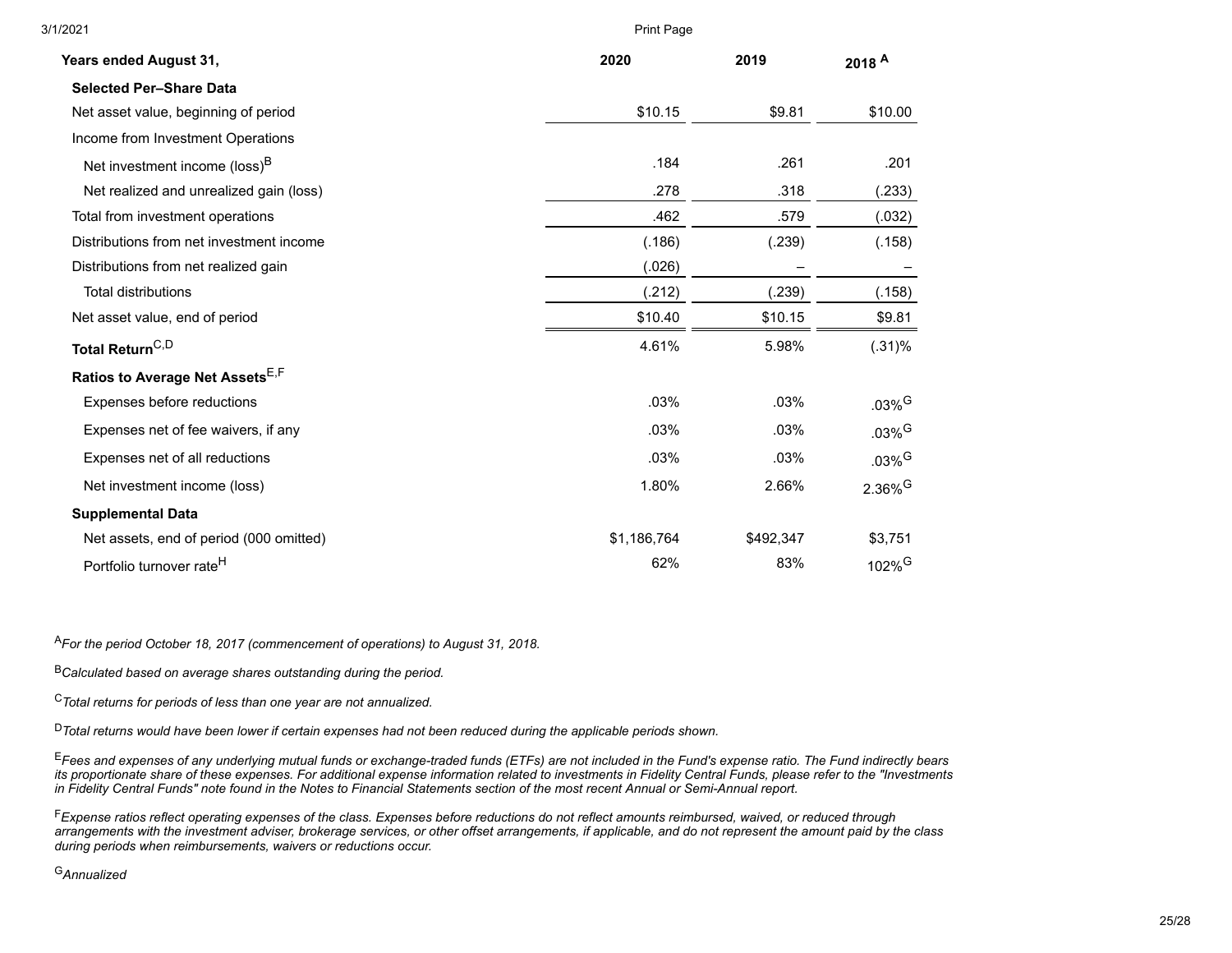<sup>H</sup>*Amount does not include the portfolio activity of any underlying Fidelity Central Funds.*

### <span id="page-25-0"></span>**Additional Index Information**

**Bloomberg Barclays U.S. 1-5 Year Government/Credit Bond Index** is a market value-weighted index of fixed-rate investmentgrade debt securities with maturities from one to five years from the U.S. Treasury, U.S. Government-Related, and U.S. Corporate Indexes.

BLOOMBERG<sup>®</sup> is a trademark and service mark of Bloomberg Finance L.P. BARCLAYS® is a trademark and service mark of Barclays Bank Plc, used under license. Bloomberg Finance L.P. and its affiliates, including Bloomberg Index Services Limited ("BISL") (collectively, "Bloomberg"), or Bloomberg's licensors own all proprietary rights in the "Bloomberg Barclays U.S. 1-5 Year Government/Credit Bond Index."

Neither Barclays Bank PLC, Barclays Capital Inc., nor any affiliate (collectively "Barclays") nor Bloomberg is the issuer or producer of the fund(s) and neither Bloomberg nor Barclays has any responsibilities, obligations or duties to investors in the fund(s). Each Index is licensed for use by the Adviser as the Issuer of the fund(s). The only relationship of Bloomberg and Barclays with the Issuer in respect of each Index is the licensing of each Index, which is determined, composed and calculated by BISL, or any successor thereto, without regard to the Issuer or the fund(s) or the owners of the fund(s). Additionally, the Adviser of the fund(s) may for itself execute transaction(s) with Barclays in or relating to each Index in connection with the fund(s). Investors acquire the fund(s) from the Adviser and investors neither acquire any interest in each Index nor enter into any relationship of any kind whatsoever with Bloomberg or Barclays upon making an investment in the fund(s). The fund(s) are not sponsored, endorsed, sold or promoted by Bloomberg or Barclays. Neither Bloomberg nor Barclays makes any representation or warranty, express or implied regarding the advisability of investing in the fund(s) or the advisability of investing in securities generally or the ability of each Index to track corresponding or relative market performance. Neither Bloomberg nor Barclays has passed on the legality or suitability of the fund(s) with respect to any person or entity. Neither Bloomberg nor Barclays is responsible for or has participated in the determination of the timing of, prices at, or quantities of the fund(s) to be issued. Neither Bloomberg nor Barclays has any obligation to take the needs of the Issuer or the owners of the fund(s) or any other third party into consideration in determining, composing or calculating each Index. Neither Bloomberg nor Barclays has any obligation or liability in connection with administration, marketing or trading of the fund(s).

The licensing agreement between Bloomberg and Barclays is solely for the benefit of Bloomberg and Barclays and not for the benefit of the owners of the fund(s), investors or other third parties. In addition, the licensing agreement between FMR and Bloomberg is solely for the benefit of FMR and Bloomberg and not for the benefit of the owners of the fund(s), investors or other third parties.

NEITHER BLOOMBERG NOR BARCLAYS SHALL HAVE ANY LIABILITY TO THE ISSUER, INVESTORS OR OTHER THIRD PARTIES FOR THE QUALITY, ACCURACY AND/OR COMPLETENESS OF EACH INDEX, OR ANY DATA INCLUDED THEREIN OR FOR INTERRUPTIONS IN THE DELIVERY OF EACH INDEX. NEITHER BLOOMBERG NOR BARCLAYS MAKES ANY WARRANTY, EXPRESS OR IMPLIED, AS TO RESULTS TO BE OBTAINED BY THE ISSUER, THE INVESTORS OR ANY OTHER PERSON OR ENTITY FROM THE USE OF EACH INDEX, OR ANY DATA INCLUDED THEREIN. NEITHER BLOOMBERG NOR BARCLAYS MAKES ANY EXPRESS OR IMPLIED WARRANTIES, AND EACH HEREBY EXPRESSLY DISCLAIMS ALL WARRANTIES OF MERCHANTABILITY OR FITNESS FOR A PARTICULAR PURPOSE OR USE WITH RESPECT TO EACH INDEX, OR ANY DATA INCLUDED THEREIN. BLOOMBERG RESERVES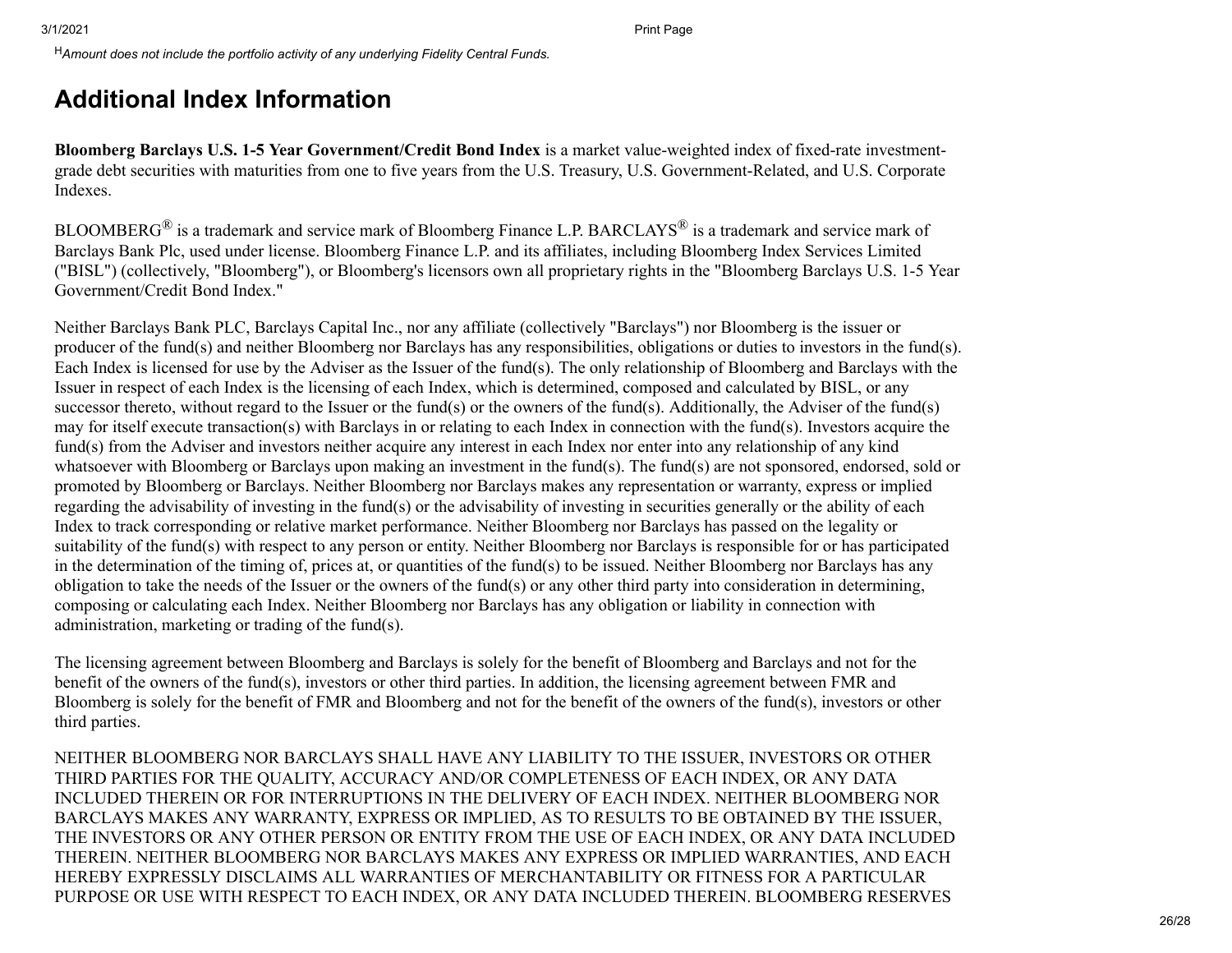THE RIGHT TO CHANGE THE METHODS OF CALCULATION OR PUBLICATION, OR TO CEASE THE CALCULATION OR PUBLICATION OF EACH INDEX, AND NEITHER BLOOMBERG NOR BARCLAYS SHALL BE LIABLE FOR ANY MISCALCULATION OF OR ANY INCORRECT, DELAYED OR INTERRUPTED PUBLICATION WITH RESPECT TO ANY OF THE INDEXES. NEITHER BLOOMBERG NOR BARCLAYS SHALL BE LIABLE FOR ANY DAMAGES, INCLUDING, WITHOUT LIMITATION, ANY SPECIAL, INDIRECT OR CONSEQUENTIAL DAMAGES, OR ANY LOST PROFITS, EVEN IF ADVISED OF THE POSSIBILITY OF SUCH, RESULTING FROM THE USE OF EACH INDEX, OR ANY DATA INCLUDED THEREIN OR WITH RESPECT TO THE FUND(S).

None of the information supplied by Bloomberg or Barclays and used in this publication may be reproduced in any manner without the prior written permission of both Bloomberg and Barclays Capital, the investment banking division of Barclays Bank PLC. Barclays Bank PLC is registered in England No. 1026167. Registered office 1 Churchill Place London E14 5HP.

### **IMPORTANT INFORMATION ABOUT OPENING A NEW ACCOUNT**

To help the government fight the funding of terrorism and money laundering activities, the Uniting and Strengthening America by Providing Appropriate Tools Required to Intercept and Obstruct Terrorism Act of 2001 (USA PATRIOT ACT), requires all financial institutions to obtain, verify, and record information that identifies each person or entity that opens an account.

**For individual investors opening an account:** When you open an account, you will be asked for your name, address, date of birth, and other information that will allow Fidelity to identify you. You may also be asked to provide documents that may help to establish your identity, such as your driver's license.

**For investors other than individuals:** When you open an account, you will be asked for the name of the entity, its principal place of business and taxpayer identification number (TIN). You will be asked to provide information about the entity's control person and beneficial owners, and person(s) with authority over the account, including name, address, date of birth and social security number. You may also be asked to provide documents, such as drivers' licenses, articles of incorporation, trust instruments or partnership agreements and other information that will help Fidelity identify the entity.

You can obtain additional information about the fund. A description of the fund's policies and procedures for disclosing its holdings is available in its SAI and on Fidelity's web sites. The SAI also includes more detailed information about the fund and its investments. The SAI is incorporated herein by reference (legally forms a part of the prospectus). The fund's annual and semi-annual reports also include additional information. The fund's annual report includes a discussion of the fund's holdings and recent market conditions and the fund's investment strategies that affected performance.

For a free copy of any of these documents or to request other information or ask questions about the fund, call Fidelity at 1-800-544- 8544. In addition, you may visit Fidelity's web site at www.fidelity.com for a free copy of a prospectus, SAI, or annual or semiannual report or to request other information.